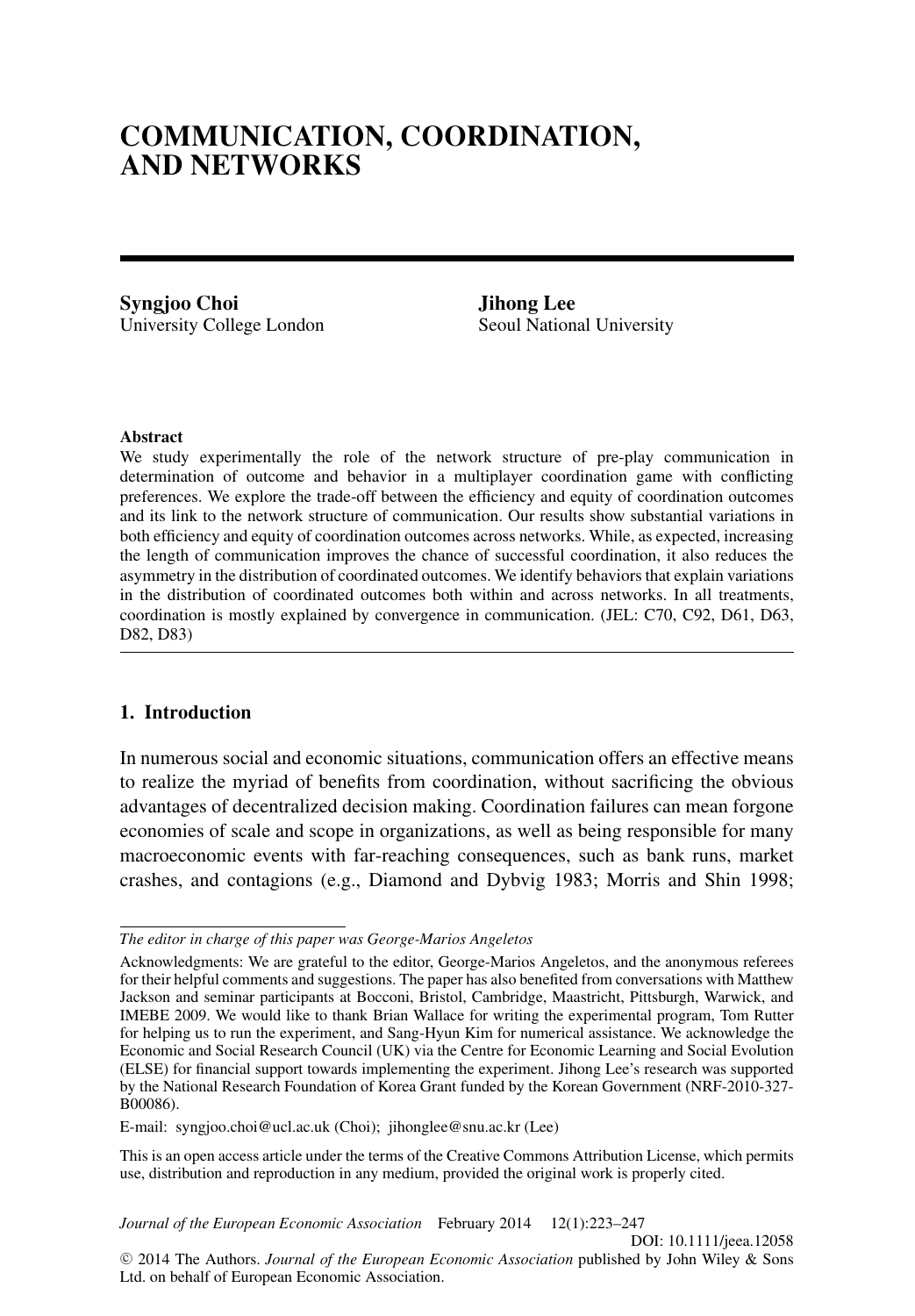Allen and Gale 2000; Angeletos and La'O 2013), which even prompt global efforts to communicate towards common goals and actions.

Organizations have long recognized the connection between the structure of communication and coordination outcomes. Consider, for instance, the welldocumented coordination failures of the multidivisional structure of General Motors in the 1920s and Alfred Sloan's remedy, which included creating a central office to plan and coordinate overall strategy (e.g., Chandler 1962; Sloan 1990). The subsequent popularity of this type of multidivisional organizational firm demonstrates the roles that communication and coordination have in the success of a firm. However, as found by Sloan himself, and later explored extensively in the organization literature (e.g., Milgrom and Roberts 1992), the overall performance of such an organization critically hinged on fine balancing with regards to the issue of how much authority should be centralized to the corporate headquarters. When the headquarters retained too much power and authority, the operating divisions failed to act in ways that best met their needs, thereby undermining the organization as a whole.

An important source of power is information, and the literature on network analysis (e.g., Wasserman and Faust 1994; Goyal 2007; Jackson 2008) emphasizes that the structure of interaction can matter, especially if it assigns asymmetric advantages among individuals, because this can generate unequal outcomes and payoffs. In the context of an organization, a hierarchical communication structure, which confers a disproportionate informational advantage on the headquarters, might end up coordinating on actions that are most preferred by the headquarters themselves but not by the operating divisions. Despite the coordination, this might lead to a conflict among the divisions and to other wasteful activities.

Putting together the lessons from organizations and the theories of networks, we arrive at the following potential trade-off—a communication structure that improves the chance of coordination might perform poorly in terms of distribution; not only might this be undesirable in itself but it could generate adverse incentives and deadweight losses elsewhere. Indeed, a growing number of empirical studies report evidence of inequity aversion in work places, where relative material payoffs affect individuals' behavior and welfare (e.g., Blinder and Choi 1990; Agell and Lundborg 1995; Bewley 1999; Clark and Oswald 1996; Campbell and Kamlani 1997). If the structure of communication affects coordination, and if the distribution of surplus matters for individual incentives, the tension between efficiency and equity of final outcomes should pose an important consideration for the designer of communication protocol.

In this paper, we explore experimentally the strategic link between the structure of pre-play communication and the outcome of coordination in a decentralized setting. We aim to improve our understanding of how different communication structures affect the outcome of coordination in terms of both efficiency and equity. In order to address these questions, we consider a four-player version of the Battle of the Sexes game, which contains both an element of coordination and an element of conflict. Each player receives a positive payoff if and only if all players coordinate on the same action but there is a different preferred alternative for each player. The symmetric nature of our underlying game is chosen to highlight, if any, the role of the network structure of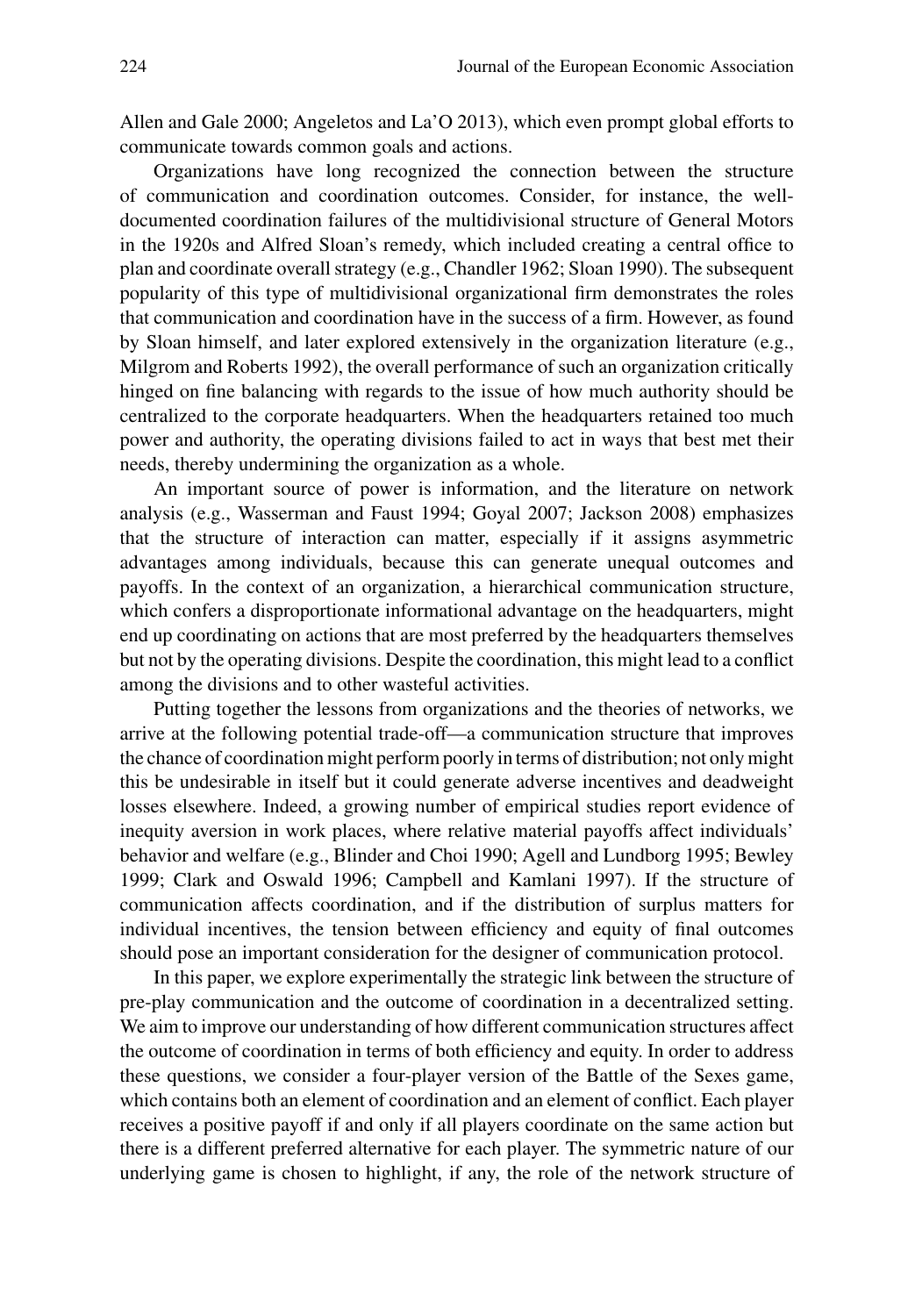pre-play communication. We are interested in whether and how asymmetry in the communication structure translates to the final outcome.

Prior to playing the above underlying game, the four players engage in multiple periods of structured pre-play communication in which they announce nonbinding, hence cheap talk, messages about their intended actions in the underlying game. Although communication has no direct payoff consequences, the symmetry of players in the underlying game can be broken and coordination can be achieved by implicit agreements, and punishments for deviations, that can arise in the communication stage. The more abundant the opportunities to talk, the more likely the chance of agreement, and hence coordination (e.g., Farrell 1987; Rabin 1994).

In addition to the length of cheap talk, a key variable in our setup concerns the extent to which each player observes the past history of players' announcements, which we interpret as the network structure of pre-play communication. Specifically, at the beginning of each period of communication and the underlying game, a player observes past messages of another player if and only if there is an undirected edge between the two players. Four networks or undirected graphs are considered in our four-player setup: the complete, star, kite, and line networks. In terms of an organization, the complete network can be compared to a horizontal or flat structure under which all the decision makers communicate with each other (e.g., via a committee meeting), while the star network parallels an organization with a central office or leader who is given the sole responsibility to collect information and to determine the overall communication strategy. The other networks can be interpreted as representing communication structures lying in between, with less concentration of informational advantage on a single individual.

In the three networks other than the complete network, players have asymmetric locational characteristics. In particular, some players are linked to only one other player. This type of player is referred to as a periphery, and a player who is linked to a periphery is referred to as a hub. The latter type of players occupy strategically influential locations, in that some players rely entirely on their announcements to learn about others' intentions; thus, they are important objects of our analysis.

Our research questions can be summarized as follows.

QUESTION 1 (Efficiency). *How is the likelihood of coordination affected by the length and network structure of pre-play communication?*

QUESTION 2 (Equity). *How is the distribution of coordinated outcomes affected by the length and network structure of pre-play communication?*

The games that we study allow a very rich set of histories and strategies, thereby admitting a large number of equilibria. Thus, standard theory does not offer strong predictions as to whether the coordination outcome will be in any way dependent on the structure of communication. We adopt an experimental approach to address our questions. In the experimental design, we consider treatments that combine the four networks and two different lengths of communication, as well as the underlying game without communication.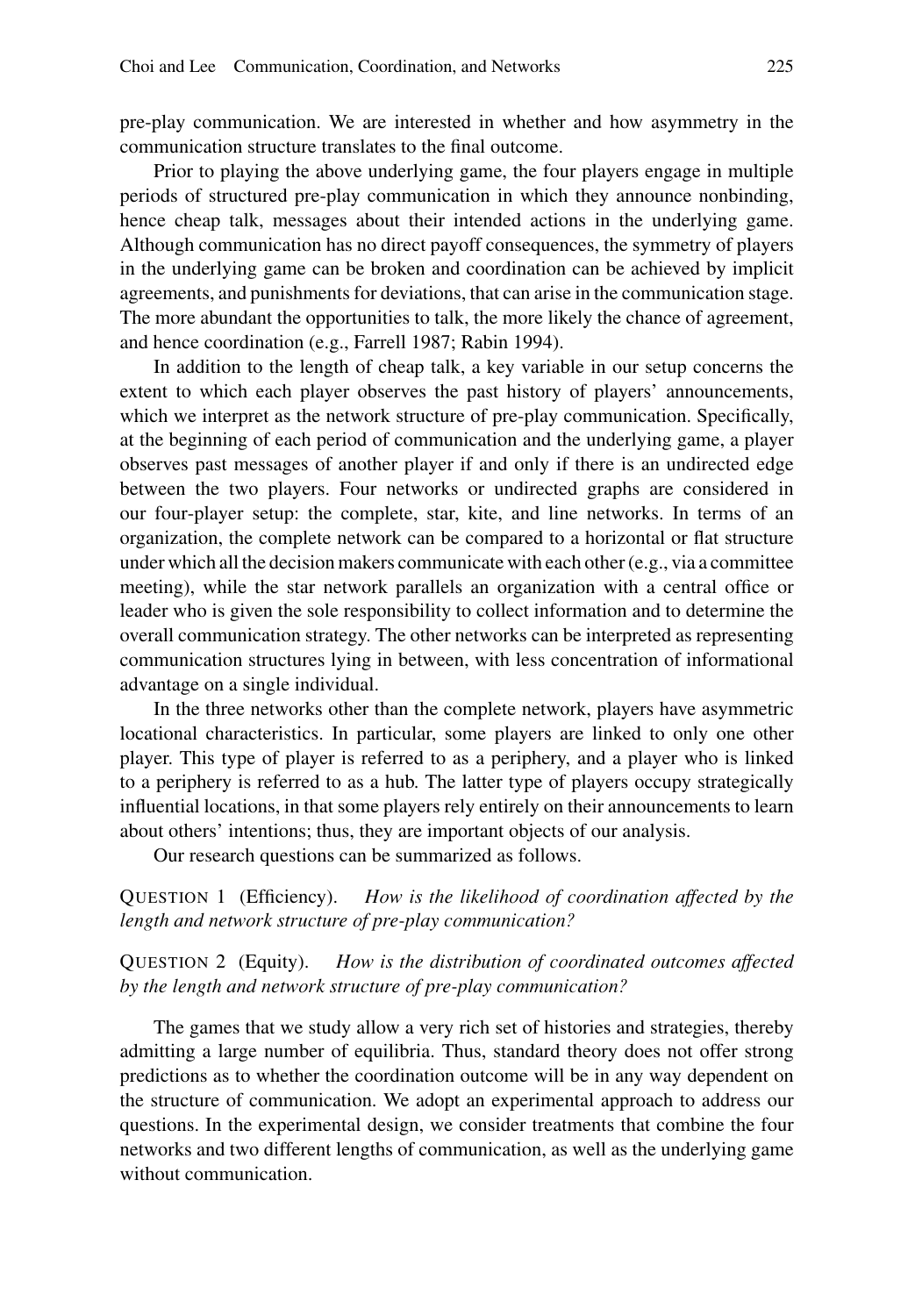Our experimental results first establish a significant network effect on both the efficiency and equity of the coordination outcome. Significant differences in the coordination rate and the distribution of coordinated actions are observed across networks for each given length of communication. Asymmetric networks tend to generate asymmetric coordination outcomes in favor of hubs. However, our results also demonstrate an important effect of extra communication. While, as expected, an increase in the length of communication improves the chance of successful coordination, it reduces the asymmetry in the distribution of coordinated outcomes. Our experimental evidence thus points to the combined effect of the length and network structure of communication as a determinant of coordination outcome.

We also search for regularities in the subjects' behavior that offer explanations of the variations in the observed frequency and distribution of coordination. Here, in order to handle a vast amount of data on history-dependent actions against the problem of multiple equilibria, we focus on finding evidence of a particular profile of behaviors that naturally capture the strategic advantage of hub players: the hub insists on a single message/action throughout the entire game, referred to as nonswitching behavior, and the other players conform to the hub by playing the hub's choice of action, even after announcing different intentions of their own.

It turns out that this approach explains many differences in observed outcomes across treatments. In particular, our experimental data reveal that the drop in the frequency of coordination on the hub's favorite outcome as we increase the length of communication is induced by more frequent occurrences of switching behavior by the hub. We also identify network-specific behavioral patterns that explain cross-network variations in coordination outcomes.

Finally, in all treatments, the subjects' announcements tend to converge; however, less than unanimity is usually sufficient to ensure corresponding coordination. The observed coordination rates are mostly explained by the frequency of convergence to super-majority or unanimity in the communication stage. Therefore, our data suggest that in real environments, players give more meaning to the messages than standard theory of cheap talk, which always admits inessential multiplicity of equilibria, with many different ways to combine messages to support a given outcome (e.g., Crawford and Sobel 1982). The convergence is more akin to the equilibrium descriptions of Farrell (1987) and Rabin (1994), in which players announce their intended actions and negotiate over different Nash equilibria of the underlying game through the communication stage.

Our paper contributes, above all, to the experimental literature on pre-play communication via cheap talk; see Crawford (1998), Camerer (2003), and Ochs (2008) for related surveys. Within this body of literature, Cooper et al. (1989) consider a twoplayer Battle of the Sexes game with one period of cheap talk, but under two different communication structures: one-way communication versus two-way communication. In the former treatment, only one player can send a message to the other player, whereas the two players send messages simultaneously to each other in the latter treatment. They find that coordination rates are much higher in the one-way treatment than in the two-way treatment, and also that the sender in the one-way treatment sends his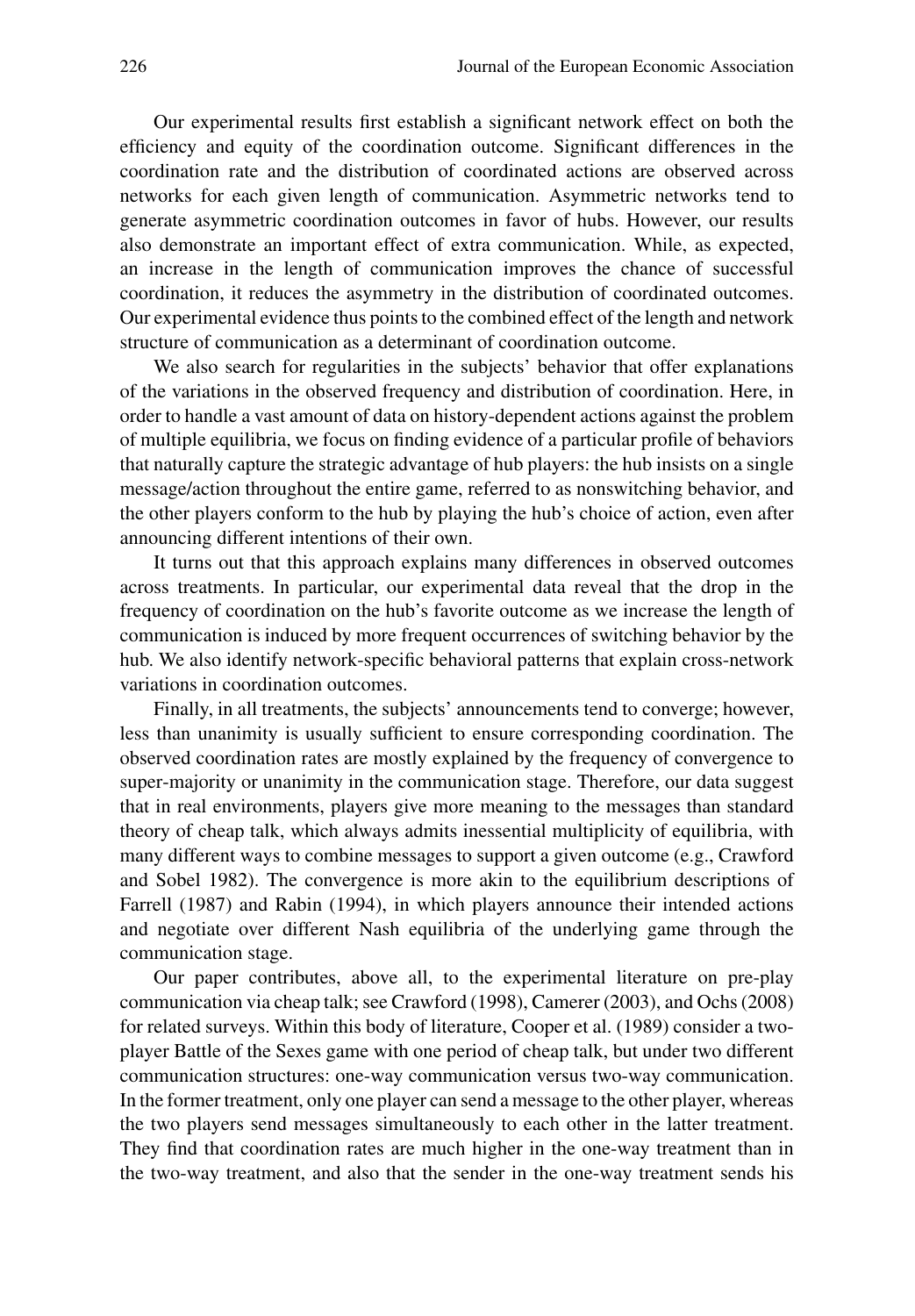favorite message, thereby inducing coordination on his favorite outcome, with a very large frequency.

Cooper et al. (1992) and Burton, Loomes, and Sefton (2005) also compare the two different communication structures in other two-player coordination games, in particular, with Pareto-ranked equilibria. Their concern is to see whether cheap talk helps the players to coordinate on the efficient outcome. Blume and Ortmann (2007) test multiplayer coordination games with Pareto-ranked equilibria, but their setup only considers a single communication structure in which players learn the distribution of messages prior to choosing actions. Duffy and Feltovich (2002) explore the role of cheap talk in promoting cooperation and coordination in different games, and compare it to that of dynamic incentives, while Corbae and Duffy (2008) examine the incentives on network formation prior to playing coordination games.

While these papers all consider the effect of pre-play communication on coordination, their settings are limited either in terms of the scope of the network structure or in terms of the communication length; furthermore, the focus of their analyses is only the issue of efficiency. In contrast, our paper explores how the interaction between the horizon and network structure of communication affects coordination; also, we analyze coordination outcome in terms of its distribution as well as its likelihood.

Outside of the economics literature, Kearns et al. (2009) study the role of network structure of communication in a coordination game with conflicting preferences played by a large number of individuals. Although the underlying game and the network/information protocols they study are different from ours, their findings also suggest that some network structures better promote coordination and that certain locations within a network end up obtaining greater earnings than others. A crucial difference between their paper and ours, however, is that they do not investigate the interaction between the time and network effects of communication, as we do in this paper.

Pre-play communication in social networks has been studied in the theoretical models of Chwe (2000), Calvó-Armengol and de Martí (2007, 2009), and Galeotti, Ghiglino, and Squintani (2013), among others. In their setups, prior to playing the underlying game, players simultaneously send messages about their private information to others whom they are linked with (possibly in a directed way). Chwe  $(2000)$  and Calvó-Armengol and de Martí  $(2007, 2009)$  consider coordination games with common interest and show that coordination can be achieved in networks with fewer links than the complete network. In a setup that allows for conflicting preferences, Galeotti et al. (2013) examine how players' incentives to report the truth and their welfare are related to the network structure.<sup>1</sup> Thus, the central issue in these papers is the role of network structure on efficiency. In contrast, our paper deals with the distributional issue as well as efficiency. Moreover, unlike theirs, our setup allows for multiple periods of communication, thereby shedding light on the effects of the dynamics of communication.

<sup>1.</sup> Hagenback and Koessler (2009) consider the issue of endogenous network formation in a coordination setup with pre-play communication.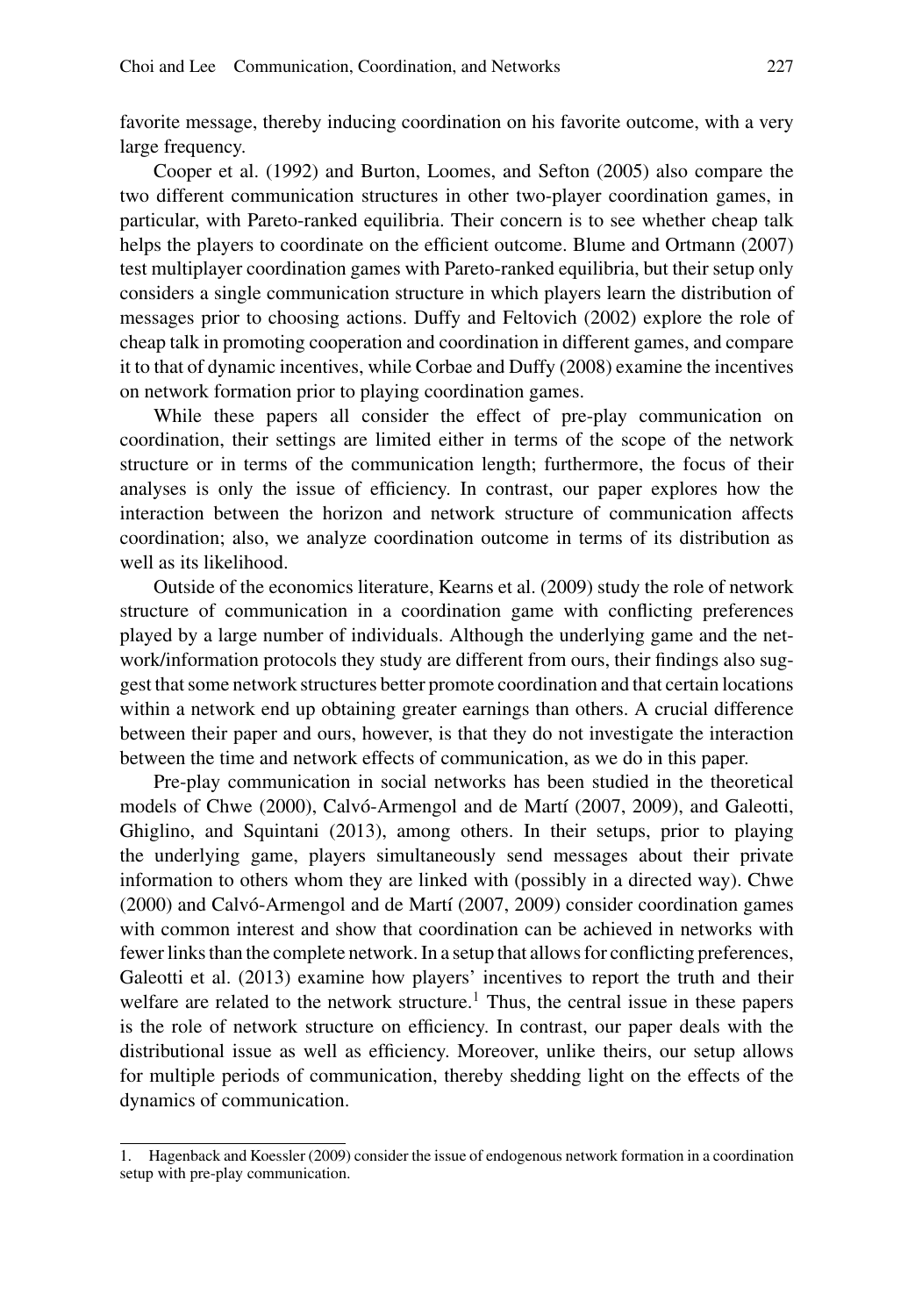Finally, there is a large body of literature on organization design that attempts to theorize the optimal structure of communication when coordination matters. This body of literature, among other things, considers a number of different trade-offs between coordination and noncoordination (e.g., Hart and Moore 2005; Alonso, Dessein, and Matouschek 2008; Hart and Holmström 2010). Although we do not address the issue of optimal design directly, our analysis compares different communication structures along another trade-off, namely, the one between efficiency and equity. Our results suggest that such a trade-off does exist across different networks but this effect becomes diluted as more communication opportunities are introduced.

The rest of the paper is organized as follows. In Section 2, we describe our setup and, in Section 3, we present the experimental design and procedures. In Section 4, we collect and discuss the experimental results. We conclude in Section 5. Online Appendices are also provided to present some details of the equilibrium constructions mentioned Section 2 and some omitted experimental results, as well as sample instructions used in the experiment.<sup>2</sup>

#### **2. The Setup**

We study games in which multiple players share a common interest to coordinate but each player has his own preferred outcome. The following describes the underlying game. There are four players, indexed by  $I = N$ ,  $E$ ,  $S$ ,  $W$ , and each player simultaneously and independently chooses an action,  $a<sub>I</sub>$ , from a common set  ${n, e, s, w}$ . Let  $a = (a_N, a_E, a_S, a_W)$  denote an action profile. Each player obtains a positive payoff if and only if all players choose a single common action. Each player has his preferred action corresponding to his label: player *I* obtains a higher payoff if all players choose action *i*. Player *I*'s payoff,  $u_I(a)$ , is given by

$$
u_I(a) = \begin{cases} 0 & \text{if } a_I \neq a_J \text{ for some } J \neq I, \\ k_1 & \text{if } a_I = a_J \neq i \text{ for all } J \neq I, \\ k_2 & \text{if } a_I = a_J = i \text{ for all } J \neq I, \end{cases}
$$

where  $k_2 > k_1 > 0$ . If there are only two players, the game corresponds to the wellknown Battle of the Sexes. In this sense, the underlying game can be interpreted as a four-player version of Battle of the Sexes.

Prior to playing the underlying game, the players engage in finite periods of pre-play communication, sometimes referred to as the communication stage. Pre-play communication is cheap talk in the usual sense that it is nonbinding and payoffirrelevant. Let *T* denote the number of periods in the communication stage. In each period  $t = 1, 2, \ldots, T$ , each player *I* simultaneously and independently chooses a message, denoted by  $m<sub>I</sub><sup>t</sup>$ , from the set  $\{n, e, s, w\}$ . A message can therefore be interpreted as the player's intended action. We sometimes refer to  $T + 1$  as the period in which the players engage in the underlying game.

<sup>2.</sup> Online Appendices are available from authors' websites as well as at the publisher's website.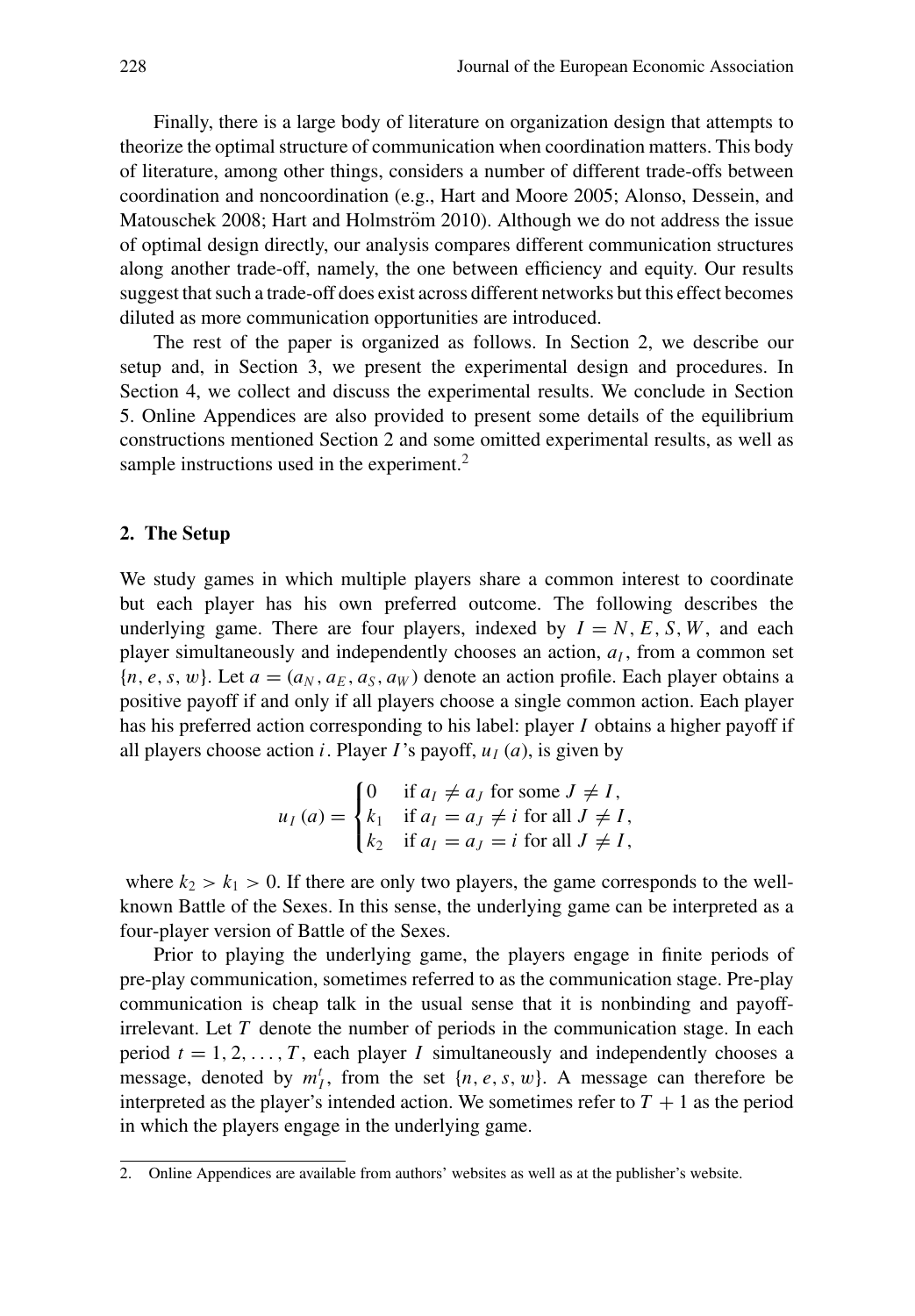

FIGURE 1. Communication networks.

To complete the description of pre-play communication, we specify information available to each player at the beginning of each communication period. In our game, a player may or may not observe the past messages announced by other individuals. We represent the information structure of the game by an undirected graph, or network. If, at the beginning of each period  $t \leq T + 1$ , players *I* and *J* observe the history of messages chosen by each other up to, and including, period  $t - 1$ , then we say that the two players can communicate with each other, and illustrate this by an undirected edge or link between the two players. The network structure is common knowledge. We consider four networks (i.e., complete, star, kite, and line), which are illustrated in Figure 1.

In the complete network, each player can communicate with every other player. In the star network, one central player (player *E*) can communicate with every other player, while each of the other three players can communicate only with the central player. In the kite network, three players (players *N*, *E*, and *S*) can communicate with each other, while the remaining player (player *W*) can communicate only with one of the first three players (player *E*). In the line network, two players (players *E* and *W*) can communicate with two other players and each of the two remaining players can communicate only with one of the first two players. The last three networks are sometimes referred to as incomplete networks.<sup>3</sup>

<sup>3.</sup> Our choice of network structures is not exhaustive of all possible four-player networks. In particular, we do not consider the circle network, which can be obtained by linking nodes *N* and *S* in the line network. Because our main interest is on the effect of network asymmetry on the coordination outcome, we have chosen the complete and line networks to serve as symmetric benchmarks for comparison. For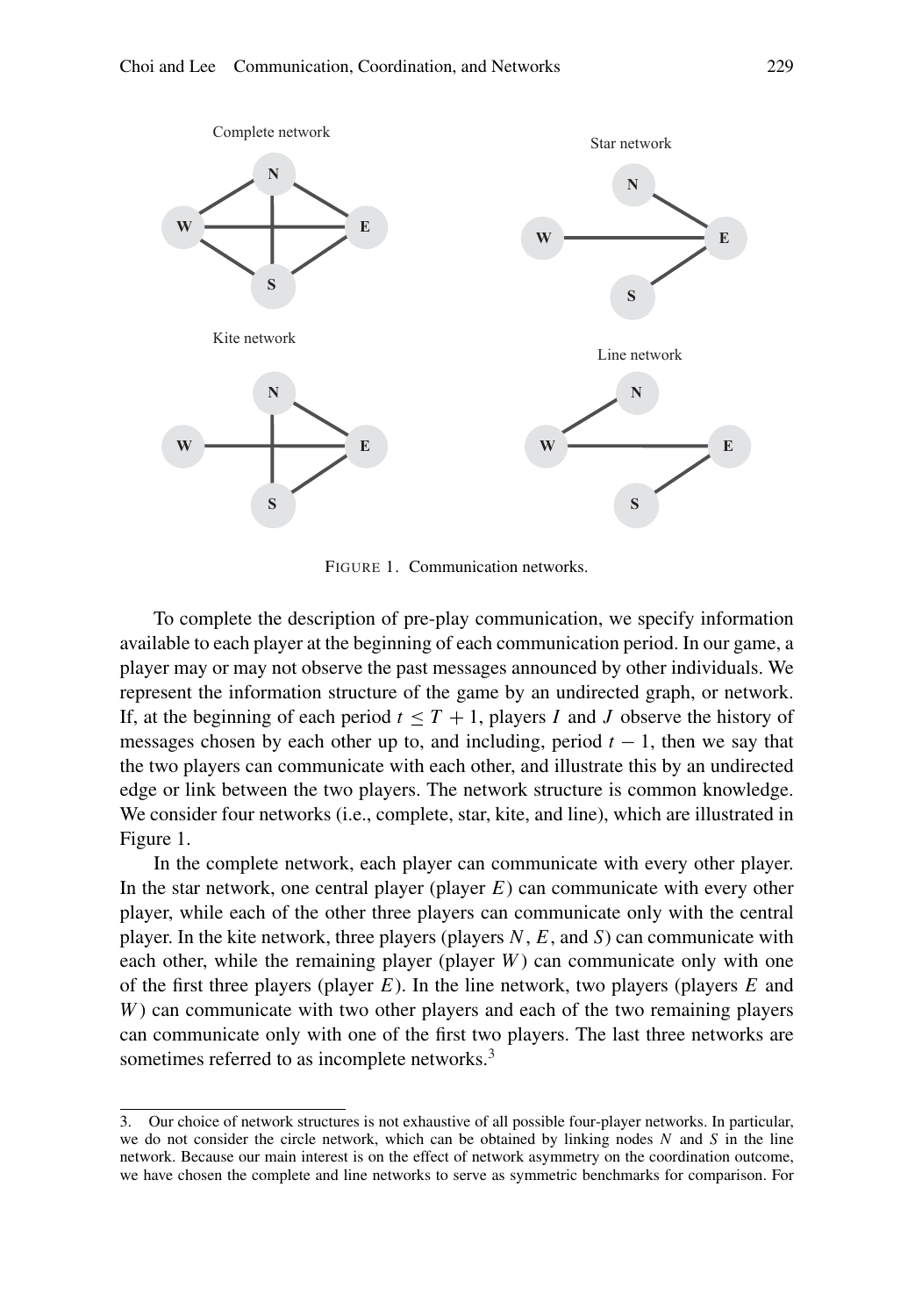The main objective of our analysis is to gain an understanding of how network structure affects outcome and behavior. For this purpose, it will be helpful to identify some key positions in the incomplete networks. A periphery is a player who has only one link: *N*, *S*, and *W* in the star network, *W* in the kite network, and *N* and *S* in the line network. A hub is a player who is linked to at least one periphery: *E* in the star network, *E* in the kite network, and *E* and *W* in the line network. We sometimes refer to the entire game that includes both the *T* -period communication stage with a given network and the subsequent underlying game simply as the game with the particular network.

In contrast to Farrell (1987) who analyzes the two-player Battle of the Sexes game with multiple periods of pre-play cheap talk, our games are played by four players, and this generates a very rich set of histories and strategies, thus admitting a large number of equilibria (beyond the usual multiplicity of babbling equilibria). Even in the game with the complete network, a variety of equilibrium communication patterns are possible. For instance, symmetric mixed-strategy equilibria can be constructed such that not only unanimous announcement of a common message but also a super-majority outcome (i.e., all but one player choose the same message) or a majority outcome (i.e., only two players choose the same message) constitutes an implicit agreement to play the corresponding Nash equilibrium in the underlying game. Another source of multiplicity of symmetric equilibria in our four-player games is the possibility of partial agreements; that is, the players may treat certain communication outcomes as an interim basis for further negotiation.<sup>4</sup>

### **3. Experimental Procedure**

The experiment was run at the Experimental Laboratory of the Centre for Economic Learning and Social Evolution (ELSE) at University College London (UCL) between May 2008 and November 2008, and between May 2011 and June 2011. The subjects in the experiment were recruited from the ELSE pool of human subjects, mainly including UCL undergraduate students across all disciplines. Each subject participated in only one of the experimental sessions. After subjects had read the instructions, the instructions were read aloud by an experimental administrator. Throughout the experiment, we ensured anonymity and effective isolation of subjects in order to minimize any interpersonal influences that could stimulate cooperation. Each experimental session lasted between one hour and one and a half hours. The experiment was computerized and conducted using the experimental software z-Tree developed by Fischbacher (2007). Sample instructions are reported in Online Appendix II.

some measures of network asymmetry, such as network centrality, see Wasserman and Faust (1994), for instance.

<sup>4.</sup> In Online Appendix I, we provide detailed examples of multiple equilibria along these lines under the complete network. The equilibrium features that we address here are also present in games with other networks, although in those cases equilibrium characterization is further complicated by imperfect information.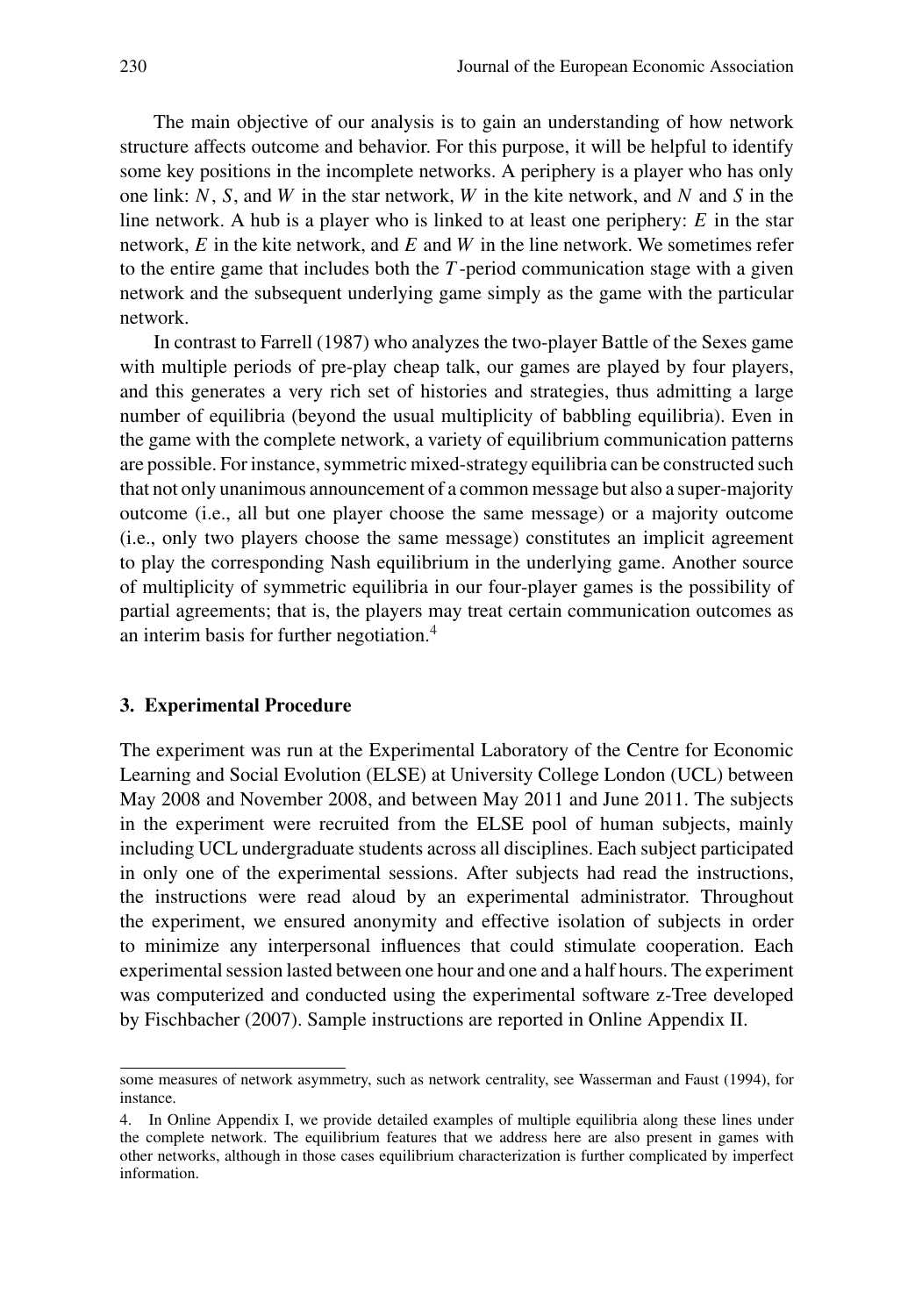| <b>Network</b>   | T                           |        | 2      | 3     | Total  |
|------------------|-----------------------------|--------|--------|-------|--------|
| Complete         | $\mathcal{D}_{\mathcal{L}}$ | 16/80  | 16/80  | 16/80 | 48/240 |
|                  |                             | 20/100 | 16/80  | 16/80 | 52/260 |
| <b>Star</b>      | 2                           | 16/80  | 16/80  | 16/80 | 48/240 |
|                  |                             | 16/80  | 16/80  | 16/80 | 48/240 |
| Kite             | 2                           | 16/80  | 16/80  | 16/80 | 48/240 |
|                  |                             | 20/100 | 16/80  | 16/80 | 52/240 |
| Line             | ∍                           | 16/80  | 16/80  | 16/80 | 48/240 |
|                  |                             | 16/80  | 16/80  | 16/80 | 48/240 |
| No communication |                             | 20/150 | 16/120 | 12/90 | 48/360 |

TABLE 1. Summary of experimental treatments.

We studied the game with four network structures (complete, star, kite and line) and two lengths of pre-play communication— $T = 2$  (short) and  $T = 5$  (long)—in addition to the one-shot game with no communication  $(T = 0)$ , which is included to check whether communication indeed has a role.<sup>5</sup> A single treatment consisting of a pair of networks and *T* was used for each session, and each treatment was used for three sessions. Thus, there were in total nine treatments and 27 experimental sessions. Either 16 or 20 subjects participated in each session, which consisted of 20 independent rounds, except for the no-communication treatment whose sessions consisted of 30 rounds each. In one session of the no-communication treatment, 12 subjects participated. Thus, we have in total 440 subjects who participated in the experiment. Table 1 summarizes the experimental design and the amount of experimental data. The first number in each cell is the number of subjects and the second is the number of group observations in each treatment.

In each session, the network positions were labeled *N*, *E*, *S*, or *W*. Onefourth of the subjects were randomly designated as type-*N* participants, one-fourth as type-*E* participants, one-fourth as type-*S* participants, and one-fourth as type-*W* participants. Each subject's type remained constant throughout the session.<sup>6</sup> In each round, the subjects were randomly formed into four-person groups. The groups formed in each round were independent of the groups formed in any of the other rounds.

Each round was divided into two stages: a communication stage, which consists of *T* (either 2 or 5) decision-turns, and an action stage, which consists of a single decisionturn. In the no-communication treatment, there was only an action stage in each round.

The choice of communication lengths ( $T = 2$  and  $T = 5$ ) in our experimental design is partially motivated by the theoretical considerations appearing in Online Appendix I. There, we construct sequential equilibria of the three incomplete networks in which the hub obtains greater payoffs than the other players. These equilibrium constructions require that  $T \geq 3$ .

<sup>6.</sup> This design choice is irrelevant when all positions are symmetric (i.e., in the complete network and no-communication treatments). For the other treatments, we want to avoid any possibility that alternating roles within a session makes subjects confused and deters them from applying a consistent decision rule across rounds.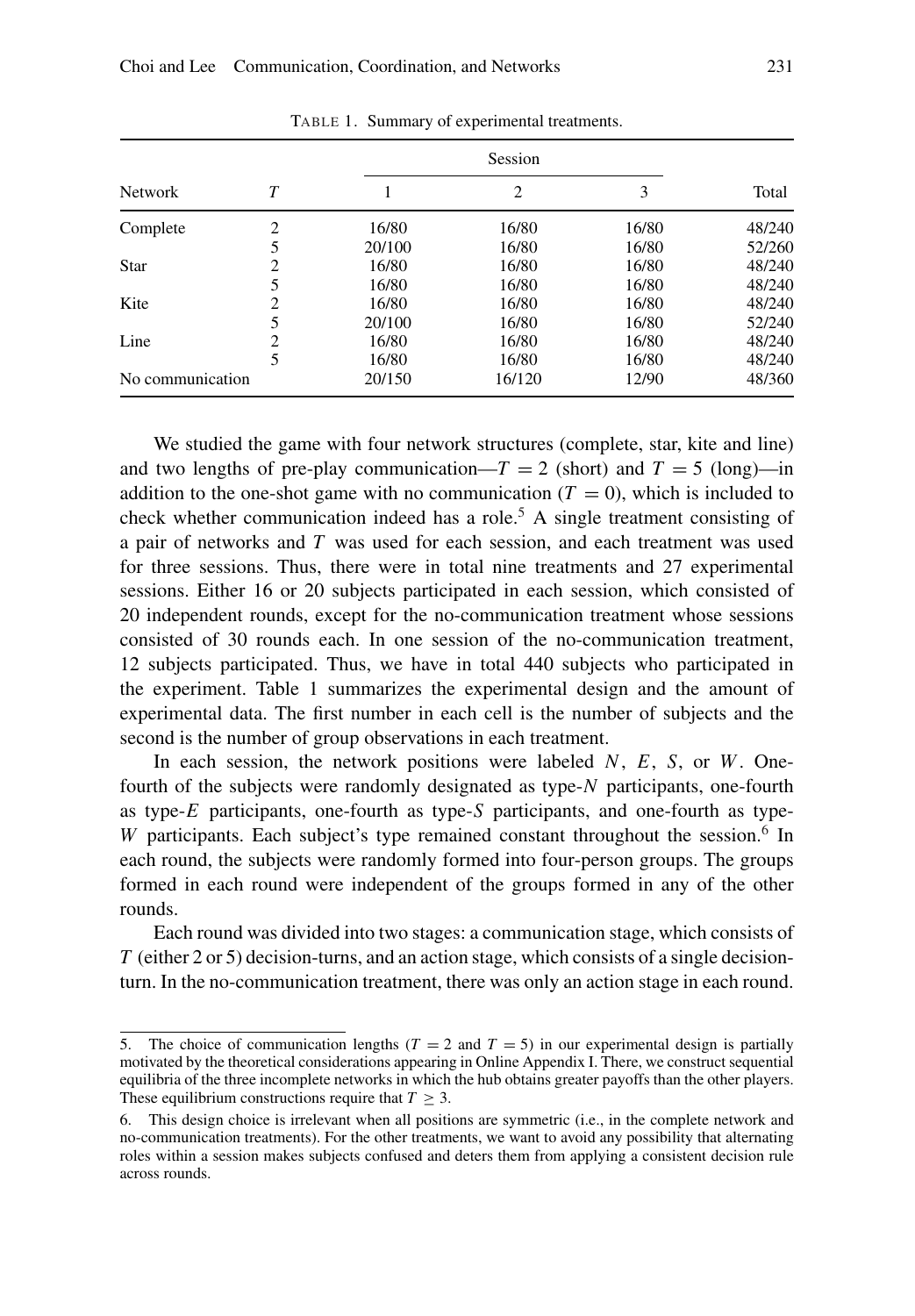In the action stage, four actions were available: *n*, *e*, *s*, and w. The communication stage that preceded the action stage involved each participant sending messages. In each decision-turn of the communication stage, each participant was asked to choose a message from *n*, *e*, *s*, and w, which were labeled by the same letters as the actions available in the action stage. It was illustrated that a message may indicate a subject's intended action in the subsequent action stage but the subject does not have to follow that message when it comes to making an action choice. When every participant in the group had made his or her decision, each participant received the messages chosen by the participants to whom he or she was connected in the network. This completed the first decision-turn of the communication stage. This process was repeated in the remaining decision-turns of the communication stage.

When the communication stage ended, each participant was asked to choose an action out of the four possible actions without knowing the actions selected by other participants. After every participant had made a decision in the action stage, the computer informed subjects of the actions chosen by all the participants in the group and their earnings. It was illustrated and emphasized that the earnings in each round are determined only by the actions chosen in the action stage and the messages chosen in the preceding communication stage are entirely irrelevant to earnings. After each subject observed the results of the first round, the second round started with the computer randomly forming new groups of four participants with distinct types. This process was repeated until all 20 rounds were completed.

Earnings were calculated in terms of tokens and then exchanged into British pounds, where each token was worth £0.50. The earnings in each round were determined as follows. If all participants in the group chose a common action, a participant whose label corresponded to the letter of the common action received three tokens while the other participants received one token each. Otherwise, all participants received no token. Thus, the total payment to a subject was equal to £0.50 times the total number of tokens earned over 20 rounds (30 rounds in the no-communication treatment), plus a £5 participation fee. The average payment was about £13. Subjects received their payments privately at the end of the session.

## **4. Experimental Results**

#### *4.1. Coordination Outcomes*

We begin our analysis of the experimental data by examining the final outcomes of coordination in each treatment. As summarized in the Introduction, the focus of our interest lies in the impact of our treatments on both efficiency and equity of the outcomes of the underlying game. To address the issue of efficiency, we consider the rate of coordination; for equity, we examine the distribution of coordinated actions.

Table 2 reports the coordination rate for each session as well as for the pooled data under each treatment. We also report the results of the statistical test of equality of coordination rates across each pair of treatments, both for the pooled data (Table  $3(a)$ ) and for the session-level data (Table 3(b)).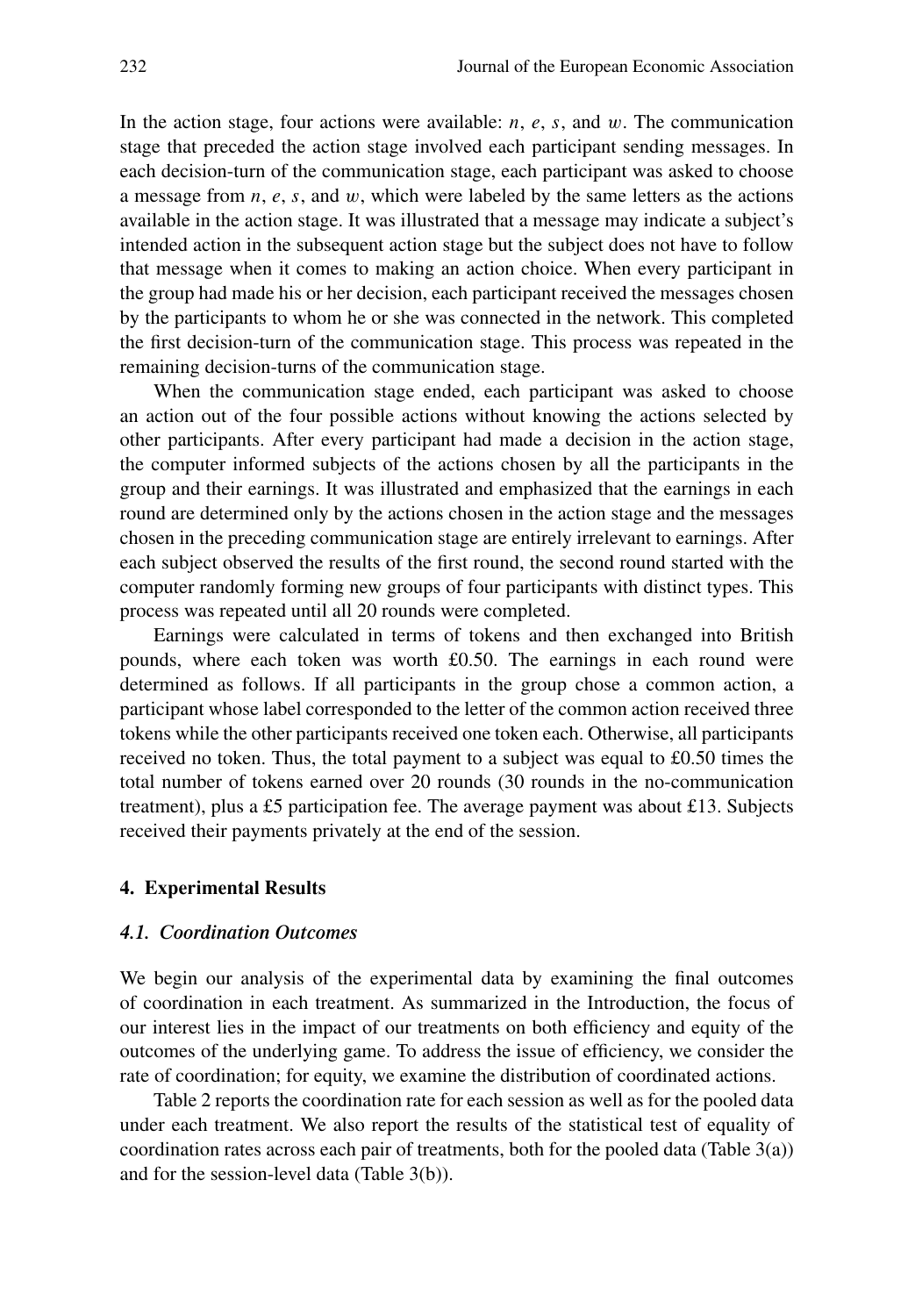| Session |       | Complete |       | Star  |       | Kite  |       | Line  |                     |
|---------|-------|----------|-------|-------|-------|-------|-------|-------|---------------------|
|         | $T=2$ | $T=5$    | $T=2$ | $T=5$ | $T=2$ | $T=5$ | $T=2$ | $T=5$ | No<br>communication |
|         | 0.65  | 0.70     | 0.64  | 0.73  | 0.56  | 0.68  | 0.28  | 0.50  | 0.05                |
|         | (80)  | (100)    | (80)  | (80)  | (80)  | (100) | (80)  | (80)  | (150)               |
| 2       | 0.75  | 0.81     | 0.54  | 0.56  | 0.34  | 0.68  | 0.31  | 0.60  | 0.06                |
|         | (80)  | (80)     | (80)  | (80)  | (80)  | (80)  | (80)  | (80)  | (120)               |
| 3       | 0.83  | 0.80     | 0.50  | 0.70  | 0.65  | 0.61  | 0.41  | 0.59  | 0.14                |
|         | (80)  | (80)     | (80)  | (80)  | (80)  | (80)  | (80)  | (80)  | (90)                |
| All     | 0.74  | 0.77     | 0.56  | 0.66  | 0.52  | 0.66  | 0.33  | 0.56  | 0.08                |
|         | (240) | (260)    | (240) | (240) | (240) | (260) | (240) | (240) | (360)               |

TABLE 2. Frequencies of coordination.

|                                                                |                          |                          | TABLE 3. Test of pairwise equality of coordination rates. |                          |                          |                |             |                    |                    |                     |  |  |  |
|----------------------------------------------------------------|--------------------------|--------------------------|-----------------------------------------------------------|--------------------------|--------------------------|----------------|-------------|--------------------|--------------------|---------------------|--|--|--|
|                                                                |                          |                          | Complete                                                  |                          | Star                     |                | Kite        |                    | Line               |                     |  |  |  |
|                                                                |                          | $\overline{c}$           | 5                                                         | $\overline{2}$           | 5                        | $\overline{2}$ | 5           | $\overline{c}$     | 5                  | No<br>communication |  |  |  |
| (a) Wilcoxon (Mann-Whitney) rank-sum test with the pooled data |                          |                          |                                                           |                          |                          |                |             |                    |                    |                     |  |  |  |
| Complete                                                       | 2                        | $\overline{\phantom{0}}$ | $0.539^{a}$                                               | $0.000^{b}$              | 0.058                    | $0.000^{b}$    | 0.041       | $0.000^{b}$        | 0.000              | 0.000               |  |  |  |
|                                                                | 5                        |                          |                                                           | 0.000                    | $0.011^{b}$              | 0.000          | $0.007^b$   | 0.000              | $0.000^{b}$        | 0.000               |  |  |  |
| Star                                                           | 2                        |                          |                                                           |                          | $0.019^{a}$              | $0.361^{b}$    | 0.023       | 0.000 <sup>b</sup> | 0.927              | 0.000               |  |  |  |
|                                                                | 5                        |                          |                                                           |                          |                          | 0.001          | $0.910^{b}$ | 0.000              | $0.025^{b}$        | 0.000               |  |  |  |
| Kite                                                           | $\overline{2}$           |                          |                                                           | -                        | $\overline{\phantom{0}}$ |                | $0.001^a$   | $0.000^{b}$        | 0.314              | 0.000               |  |  |  |
|                                                                | 5                        |                          |                                                           |                          | -                        |                |             | 0.000              | 0.029 <sup>b</sup> | 0.000               |  |  |  |
| Line                                                           | $\overline{2}$           |                          |                                                           |                          |                          |                | -           |                    | $0.000^a$          | 0.000               |  |  |  |
|                                                                | 5                        |                          |                                                           |                          |                          |                |             |                    |                    | 0.000               |  |  |  |
| No communication                                               |                          |                          |                                                           |                          |                          |                |             |                    |                    |                     |  |  |  |
| (b) Pairwise $t$ -test with the session average data           |                          |                          |                                                           |                          |                          |                |             |                    |                    |                     |  |  |  |
| Complete                                                       | 2                        | $\overline{\phantom{0}}$ | $0.662^a$                                                 | $0.048^{b}$              | 0.331                    | $0.101^{b}$    | 0.195       | 0.003 <sup>b</sup> | 0.040              | 0.000               |  |  |  |
|                                                                | 5                        |                          |                                                           | 0.017                    | $0.155^{b}$              | 0.063          | $0.051^{b}$ | 0.001              | $0.012^{b}$        | 0.000               |  |  |  |
| Star                                                           | $\overline{2}$           |                          |                                                           |                          | $0.185^{a}$              | $0.703^{b}$    | 0.104       | $0.018^{b}$        | 0.940              | 0.001               |  |  |  |
|                                                                | 5                        |                          |                                                           | $\overline{\phantom{0}}$ |                          | 0.241          | $0.909^b$   | 0.007              | $0.168^{b}$        | 0.001               |  |  |  |
| Kite                                                           | $\overline{2}$           |                          | -                                                         | -                        | -                        |                | $0.219^{a}$ | $0.146^{b}$        | 0.665              | 0.012               |  |  |  |
|                                                                | 5                        |                          |                                                           |                          |                          |                |             | 0.002              | $0.071^{b}$        | 0.000               |  |  |  |
| Line                                                           | $\overline{2}$           |                          |                                                           |                          |                          |                |             |                    | $0.011^a$          | 0.008               |  |  |  |
|                                                                | $\overline{\phantom{0}}$ |                          |                                                           |                          |                          |                |             |                    |                    | 0.000               |  |  |  |
| No communication                                               |                          |                          |                                                           |                          |                          |                |             |                    |                    |                     |  |  |  |

Notes: Each cell reports the *p*-value from the Wilcoxon (Mann–Whitney) rank-sum test in Table 3(a) and the pairwise *t*-test in Table 3(b) on coordination rates between two treatments. The test results in Table 3(a) are made by pooling the data, and those in Table 3(b) are done by treating the coordination rate in a session as an independent observation. <sup>*a*</sup>A pairwise test between  $T = 2$  and  $T = 5$  within a network. <sup>*b*</sup>A pairwise test between two networks given *T* .

The pooled-data analysis yields the following results. First, the coordination rate in every treatment with communication is substantially higher than that in the nocommunication treatment (see in the last column in Table 3(a) for the statistical results on pairwise comparison).<sup>7</sup> Second, given each  $T$ , the highest coordination rate is obtained in the complete network, followed by similar rates in the star and kite networks, and then the distinctly lowest rate in the line network (see the values labeled with a superscript *b* in Table 3(a)). Third, given each network, when communication becomes longer, the coordination rate increases significantly in all networks except for the complete network (see the values labeled with a superscript *a* in Table 3(a)).

<sup>7.</sup> Our experiment employs a random matching design with fixed roles. Thus, for the statistical validity of pairwise comparison in the pooled data, we assume independence of each game observation within each session. However, correlation across games would underestimate standard errors.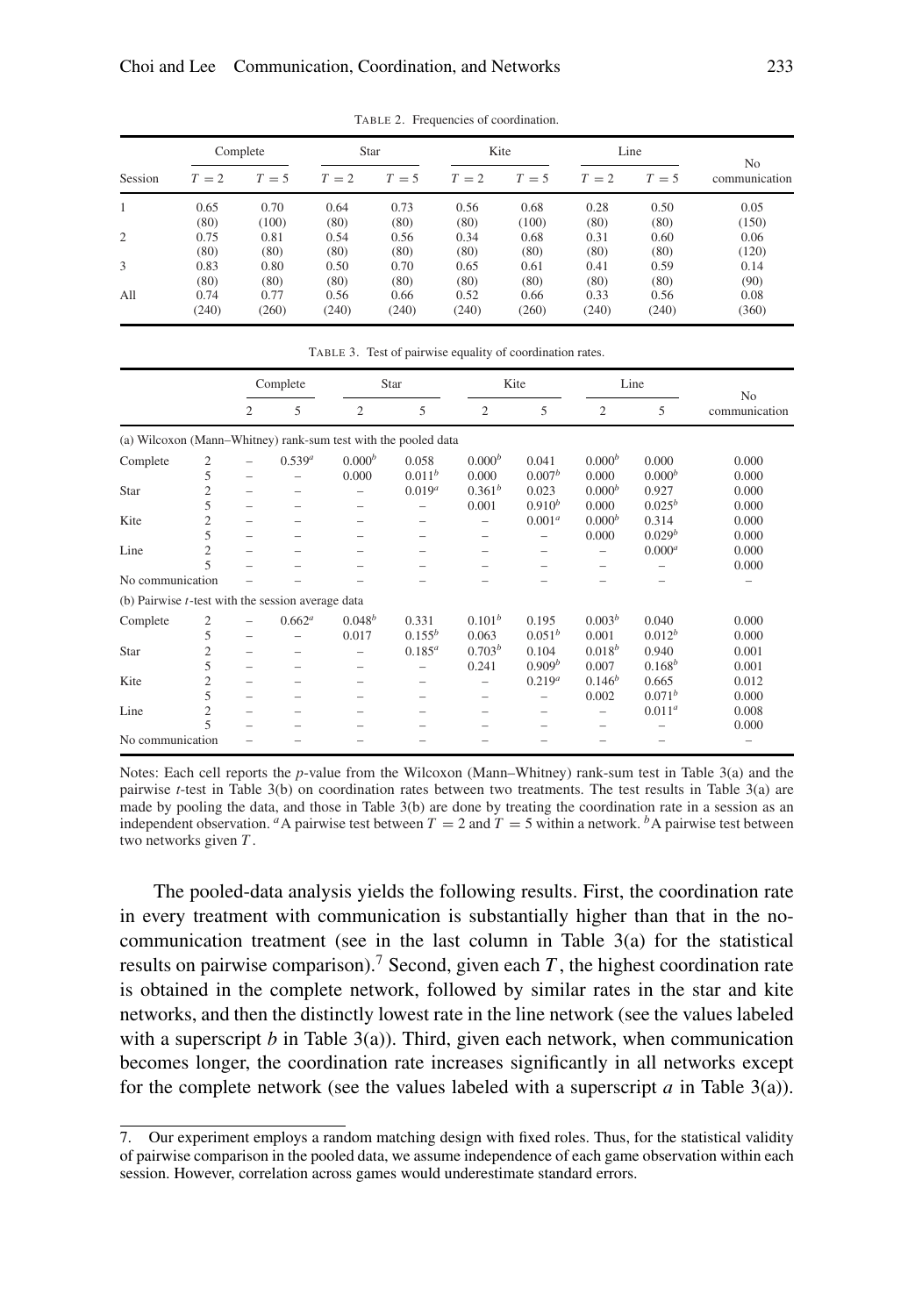

FIGURE 2. Frequencies of coordination (sample means and 95% confidence intervals).

Let us illustrate these findings in Figure 2, where we plot the coordination rates across treatments with a 95% confidence interval.

Next, we turn to session-level analysis by treating each session average as a single, independent observation. The session-level data reveal patterns that are qualitatively similar to the variations in the coordination rate for the pooled data, although fewer differences in coordination rates are statistically significant because of the small samples. First, the effect of communication in every treatment relative to the nocommunication treatment is statistically significant even in the session level (see the last column in Table 3(b)). Second, fixing  $T$ , we cannot reject at a 5% significance level, the equality of coordination rates between the complete and kite networks when  $T = 2$  and between the complete, star, and kite networks when  $T = 5$  (see the values labeled with a superscript *b* in Table 3(b)). Third, fixing the network, the positive effect of extra communication is no longer significant in all networks except for the line network (see the values labeled with a superscript *a* in Table 3(b)).

Overall, we summarize these findings as follows.

### RESULT 1 (Efficiency).

- 1. *Coordination rates are higher in treatments with communication than in the treatment with no communication.*
- 2. *Given any time treatment T , coordination rates are highest in the complete network, followed by the star and kite networks, and then by the line network.*
- 3. *Given any network treatment other than the complete network, the coordination rate increases from*  $T = 2$  *to*  $T = 5$ *.*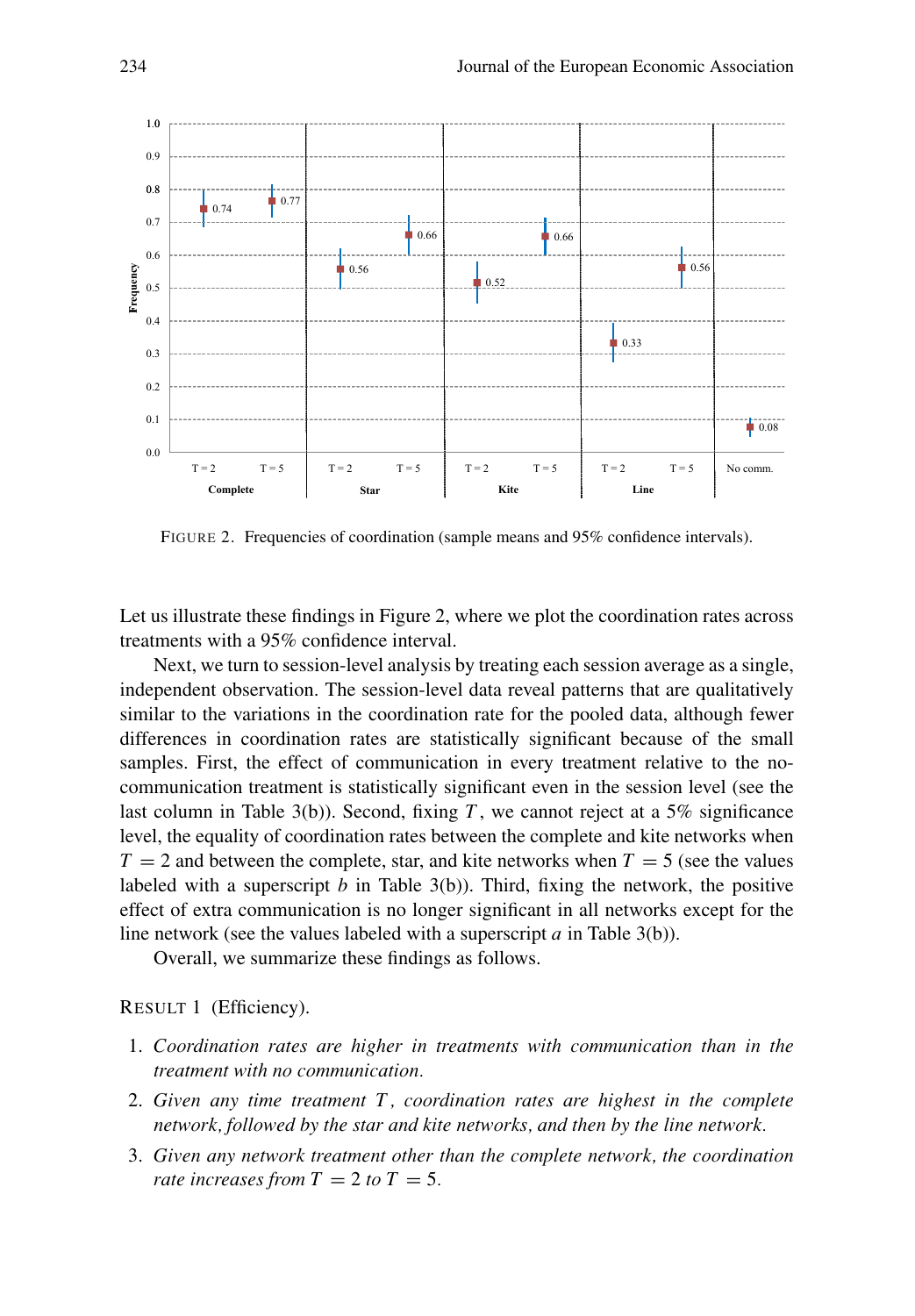|                  |                |                                                              |                              |                              | Action                       |                              |                                           |                              |
|------------------|----------------|--------------------------------------------------------------|------------------------------|------------------------------|------------------------------|------------------------------|-------------------------------------------|------------------------------|
| Network          | $\overline{T}$ | Session                                                      | $\boldsymbol{n}$             | $\mathfrak{e}$               | $\boldsymbol{S}$             | $\boldsymbol{w}$             | No. obs.                                  | $p$ -value                   |
| Complete         | $\overline{2}$ | 1<br>$\overline{c}$<br>3<br>All                              | 0.19<br>0.28<br>0.21<br>0.23 | 0.33<br>0.25<br>0.29<br>0.29 | 0.23<br>0.25<br>0.21<br>0.23 | 0.25<br>0.22<br>0.29<br>0.25 | 52<br>60<br>66<br>178                     | 0.57<br>0.91<br>0.68<br>0.68 |
|                  | 5              | $\mathbf{1}$<br>$\overline{c}$<br>3<br>All                   | 0.24<br>0.26<br>0.23<br>0.25 | 0.27<br>0.20<br>0.30<br>0.26 | 0.24<br>0.25<br>0.25<br>0.25 | 0.24<br>0.29<br>0.22<br>0.25 | 70<br>65<br>64<br>199                     | 0.98<br>0.76<br>0.83<br>1.00 |
| Star             | $\overline{2}$ | $\mathbf{1}$<br>$\overline{2}$<br>3<br>All                   | 0.10<br>0.09<br>0.20<br>0.13 | 0.76<br>0.72<br>0.45<br>0.66 | 0.06<br>0.09<br>0.13<br>0.09 | 0.08<br>0.09<br>0.23<br>0.13 | 51<br>43<br>40<br>134                     | 0.00<br>0.00<br>0.02<br>0.00 |
|                  | 5              | $\mathbf{1}$<br>$\overline{2}$<br>3<br>All                   | 0.19<br>0.16<br>0.11<br>0.15 | 0.45<br>0.53<br>0.63<br>0.53 | 0.19<br>0.16<br>0.09<br>0.14 | 0.17<br>0.16<br>0.18<br>0.17 | 58<br>45<br>56<br>159                     | 0.01<br>0.00<br>0.00<br>0.00 |
| Kite             | $\overline{c}$ | $\mathbf{1}$<br>$\sqrt{2}$<br>$\overline{\mathbf{3}}$<br>All | 0.18<br>0.07<br>0.23<br>0.18 | 0.56<br>0.78<br>0.54<br>0.60 | 0.16<br>0.11<br>0.12<br>0.13 | 0.11<br>0.04<br>0.12<br>0.10 | 45<br>27<br>52<br>124                     | 0.00<br>0.00<br>0.00<br>0.00 |
|                  | 5              | $\mathbf{1}$<br>$\overline{c}$<br>3<br>All                   | 0.16<br>0.24<br>0.16<br>0.19 | 0.34<br>0.35<br>0.31<br>0.33 | 0.21<br>0.19<br>0.27<br>0.22 | 0.29<br>0.22<br>0.27<br>0.26 | 68<br>54<br>49<br>171                     | 0.15<br>0.34<br>0.54<br>0.04 |
| Line             | $\overline{2}$ | $\mathbf{1}$<br>$\overline{2}$<br>3<br>All                   | 0.27<br>0.04<br>0.00<br>0.09 | 0.27<br>0.72<br>0.15<br>0.36 | 0.18<br>0.04<br>0.03<br>0.08 | 0.27<br>0.20<br>0.82<br>0.48 | 22<br>25<br>33<br>80                      | 0.91<br>0.00<br>0.00<br>0.00 |
|                  | 5              | $\mathbf{1}$<br>$\sqrt{2}$<br>3<br>All                       | 0.23<br>0.21<br>0.19<br>0.21 | 0.30<br>0.25<br>0.40<br>0.32 | 0.18<br>0.23<br>0.13<br>0.18 | 0.30<br>0.31<br>0.28<br>0.30 | 40<br>48<br>47<br>135                     | 0.61<br>0.76<br>0.04<br>0.06 |
| No communication |                | $\mathbf{1}$<br>$\overline{c}$<br>3<br>All                   | 0.75<br>0.29<br>0.85<br>0.68 | 0.25<br>0.00<br>0.08<br>0.11 | 0.00<br>0.71<br>0.08<br>0.21 | 0.00<br>0.00<br>0.00<br>0.00 | $\,$ 8 $\,$<br>$\overline{7}$<br>13<br>28 | 0.00<br>0.00<br>0.00<br>0.00 |

TABLE 4. Frequencies of coordinated actions.

Note: A *p*-value is from the chi-square nonparametric test with null hypothesis that the action frequencies are uniformly distributed.

Next, in Table 4, we present the distribution of coordinated outcomes in the underlying game per session as well as for the pooled data, along with the *p*-values from the chi-square nonparametric test for uniform distribution.

Figure 3 illustrates graphically, conditional on coordination, whose preferred outcome was coordinated on for the pooled data.

We observe a notable effect of both the length and network structure of communication on the distribution of coordinated outcomes. First, while the distribution of coordinated outcomes in the complete network is close to uniform,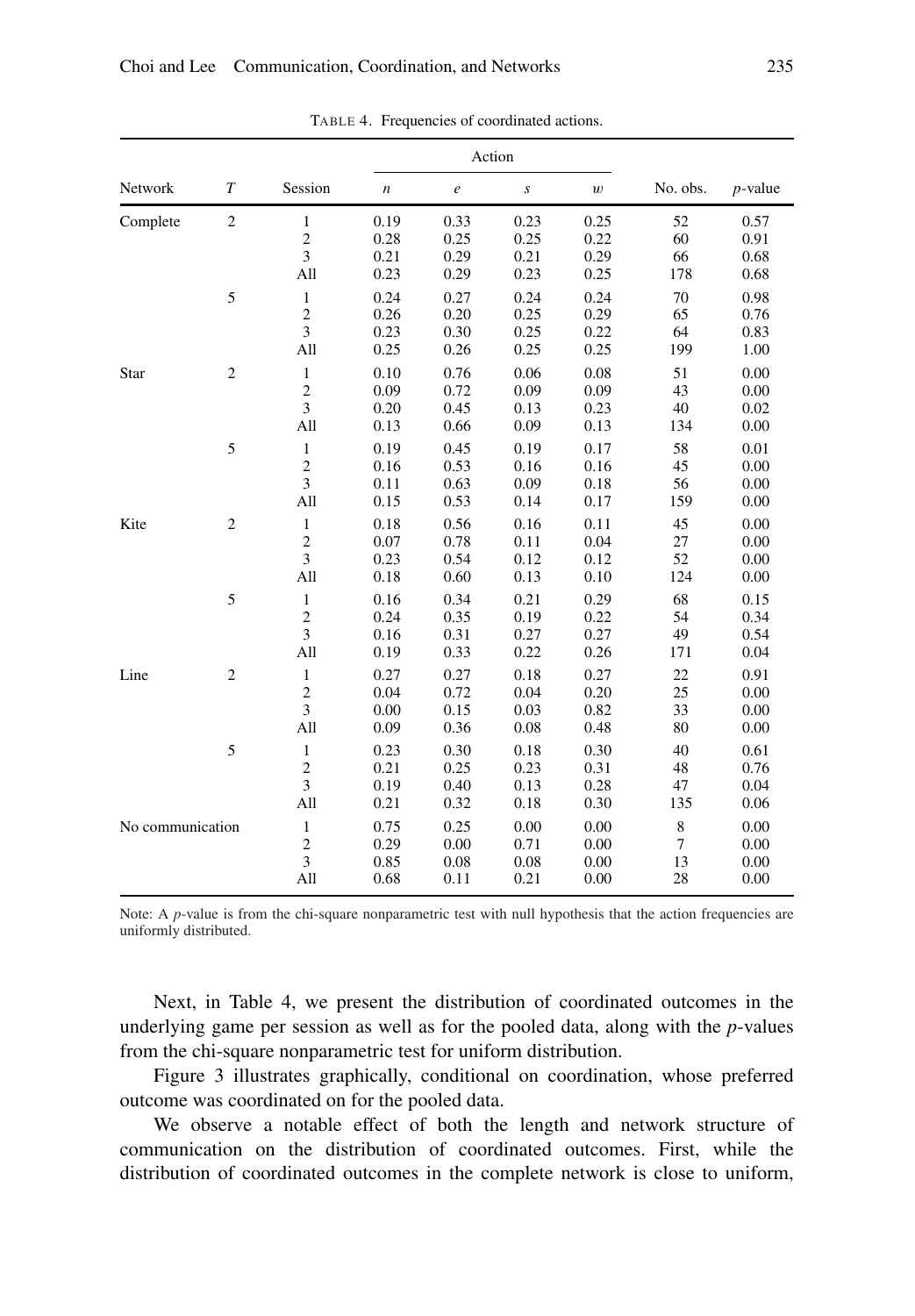

FIGURE 3. Frequencies of coordinated actions.

both when  $T = 2$  and when  $T = 5$ , in all three incomplete networks, the distributions appear significantly asymmetric in favor of the hub (*E* in star and kite; *E* and *W* in line). Thus, the data confirm the intuition that network asymmetry matters; in particular, the symmetry of the underlying game is broken in favor of the hub.

Second, both when  $T = 2$  and when  $T = 5$ , the likelihood of coordination on action  $e$  is higher in the star network than in the kite network. This appears to suggest that an additional link between *N* and *S* in the kite network reduces the hub player *E*'s strategic advantage. We investigate this issue further in Section 4.3.

Third, and most interestingly, there is strong evidence of the time effect in all three incomplete networks. Here, the longer the players engage in cheap talk, the less frequently they coordinate on the favorite action of a hub. Furthermore, in the star and line networks, the likelihood of coordination on each of the peripheries appears to increase by equal proportion as we go from  $T = 2$  to  $T = 5$ ; in the kite network, however, the decrease in the likelihood of coordination on the hub *E*'s favorite action is matched disproportionately by an increase in the likelihood of the periphery *W*'s favorite action. This observation is consistent with the symmetrybreaking role of network structure. The frequent occurrence of action  $w$  in the kite network when  $T = 5$  can be justified by the fact that *W* is the only player with a single link.

For both time treatments, and for each session and the pooled data, we cannot statistically reject the uniform distribution in the complete network while rejecting the null in the star network. In the kite network, the distribution is statistically different from uniform when  $T = 2$  but we cannot reject the null for each session when  $T = 5$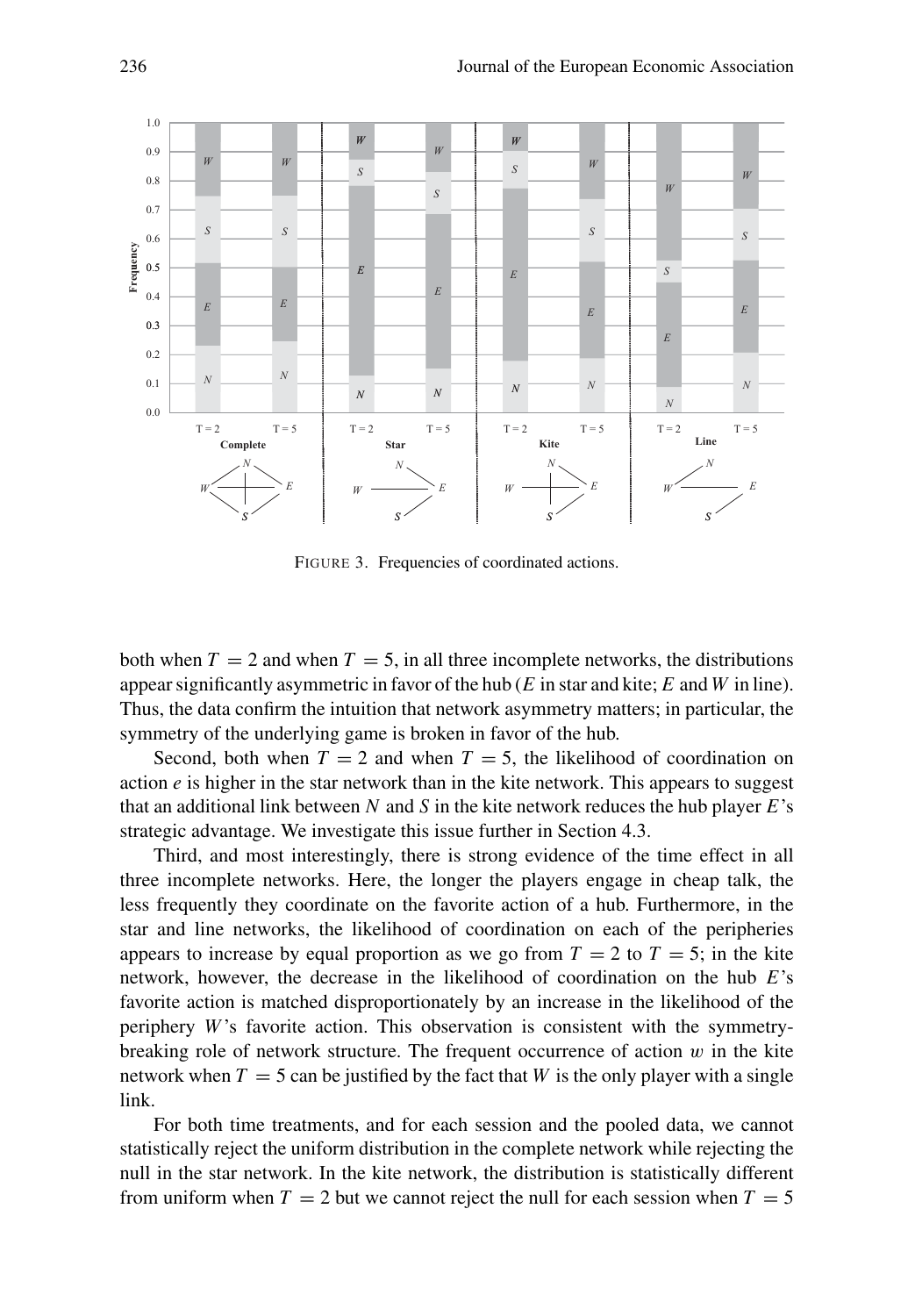(although we reject it for the pooled data). Similarly, in the line network, the null of uniform distribution is mostly rejected when  $T = 2$  but mostly not when  $T = 5$ .

In summary, the data support the following.

RESULT 2 (Equity).

- 1. We observe the following both when  $T = 2$  and when  $T = 5$ .
	- *(a) In the complete network, the distribution of coordinated actions is close to uniform.*
	- *(b) In the star and kite networks, the distribution of coordinated actions is concentrated on action e; in the line network, the distribution is concentrated on actions e and* w*.*
- 2. *Given any T , the frequency of coordination on action e is higher in the star network than in the kite network.*
- 3. *Given any incomplete network, the distribution of coordinated actions is less asymmetric when*  $T = 5$  *than when*  $T = 2$ *.*

Despite the multiplicity of equilibria, our experimental results strongly support regularity of certain patterns in outcomes. The network structure of communication does matter for both efficiency and equity of coordination outcomes. However, the length of communication also plays an important role. Our results suggest that allowing the players to communicate longer will not only improve efficiency but also make the coordination outcome more equitable in the networks that produce asymmetric coordination outcomes.<sup>8</sup>

# *4.2. Communication and Coordination*

Next, we examine the play of the communication stage and relate the dynamics of communication to coordination outcomes. First, we consider the form of agreement that leads to coordination. Table 5 presents the likelihood of coordination (on any action) in the underlying game contingent on each possible outcome in the last period of the communication stage, together with the number of observations for each communication outcome.<sup>9</sup>

In the complete network, communication outcomes are divided into five categories: unanimity, super-majority, majority, tied-majority, and complete disagreement. Unanimity is an outcome in which all four players announce the same message; super-majority is an outcome in which all but one player choose the same message;

<sup>8.</sup> Our analysis in Tables 2–4 pools the data from all rounds in each session for a given treatment. We have conducted a parallel analysis of Tables 2–4 by considering the first-half rounds and second-half rounds of the data separately. Our results, which appear in Online Appendix III.1 (Tables 1A and 2A), suggest that there is little evidence of behavioral adjustments over rounds in the data.

<sup>9.</sup> In what follows, all our results are based on pooled data.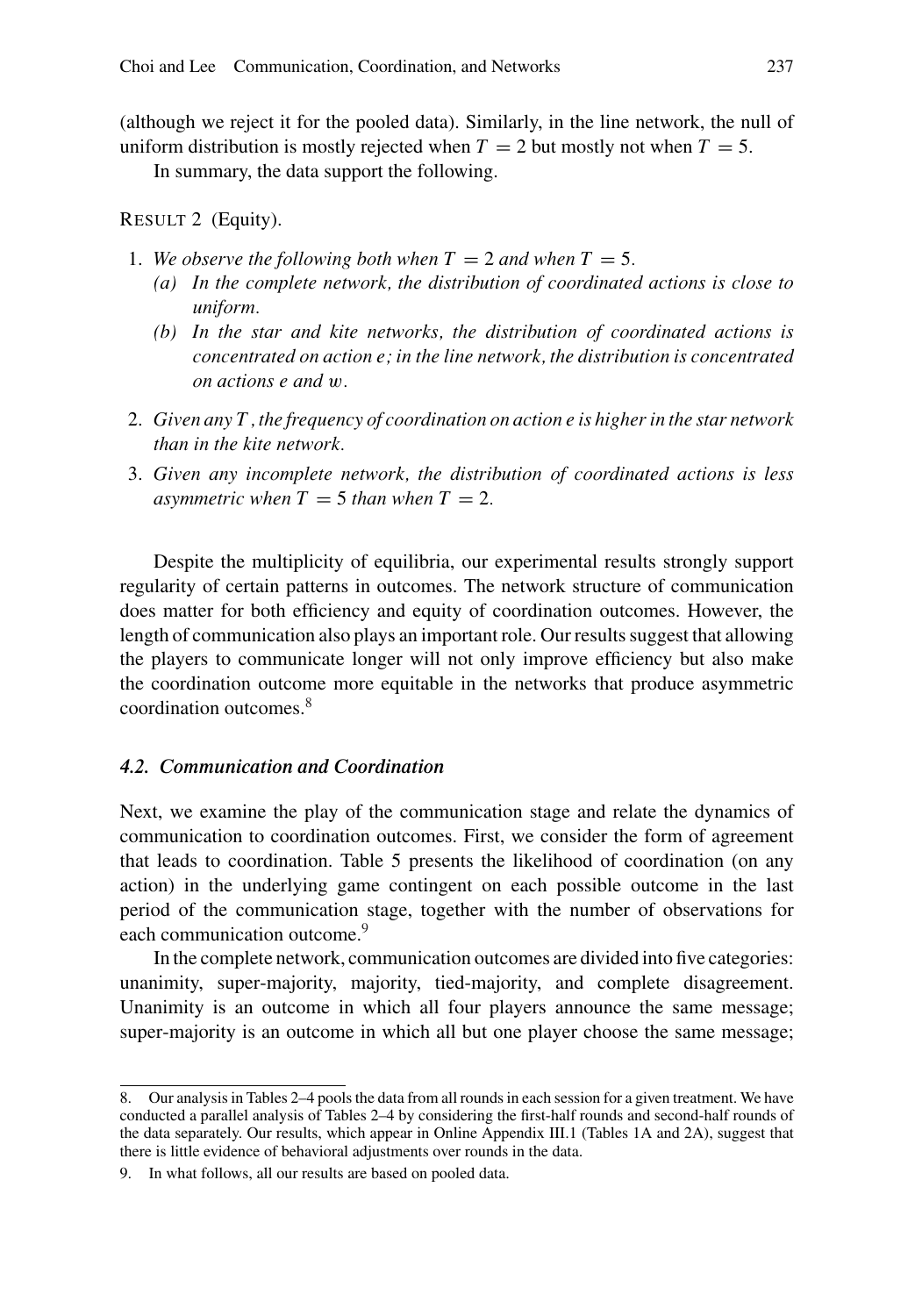|                                                                                            |                                  | $T=2$                                        |                                   | $T=5$                                        |                                   |
|--------------------------------------------------------------------------------------------|----------------------------------|----------------------------------------------|-----------------------------------|----------------------------------------------|-----------------------------------|
|                                                                                            | Outcome                          | Coord. freq.                                 | No. obs.                          | Coord. freq.                                 | No. obs.                          |
| (a) Complete                                                                               |                                  |                                              |                                   |                                              |                                   |
| Unanimity<br>Super-majority<br>Majority<br>Tied-majority<br>Complete disagreement<br>Total |                                  | 0.96<br>0.83<br>0.80<br>0.00<br>0.00<br>0.74 | 80<br>70<br>54<br>13<br>23<br>240 | 0.96<br>0.66<br>0.56<br>0.00<br>0.20<br>0.77 | 121<br>101<br>27<br>6<br>5<br>260 |
| $(b)$ Star                                                                                 |                                  |                                              |                                   |                                              |                                   |
| Unanimity                                                                                  |                                  | 0.89                                         | 47                                | 0.90                                         | 77                                |
| Super-majority                                                                             | NES/NEW/ESW<br><b>NSW</b>        | 0.61<br>0.00                                 | 93<br>$\overline{2}$              | 0.66<br>0.00                                 | 92<br>$\overline{2}$              |
| Majority                                                                                   | NE/EW/ES<br>NS/NW/SW             | 0.39<br>0.50                                 | 61<br>8                           | 0.45<br>0.29                                 | 42<br>$\tau$                      |
| Others<br>Total                                                                            |                                  | 0.24<br>0.56                                 | 29<br>240                         | 0.40<br>0.66                                 | 20<br>240                         |
| (c) Kite                                                                                   |                                  |                                              |                                   |                                              |                                   |
| Unanimity                                                                                  |                                  | 0.96                                         | 27                                | 0.94                                         | 85                                |
| Super-majority                                                                             | NES/NEW/ESW<br><b>NSW</b>        | 0.71                                         | 87<br>$\overline{0}$              | 0.73<br>0.00                                 | 99<br>$\overline{4}$              |
| Majority                                                                                   | NE/EW/ES<br>NS/NW/SW             | 0.40<br>0.04                                 | 63<br>25                          | 0.39<br>0.07                                 | 36<br>15                          |
| Others<br>Total                                                                            |                                  | 0.26<br>0.52                                 | 38<br>240                         | 0.19<br>0.66                                 | 21<br>260                         |
| $(d)$ Line                                                                                 |                                  |                                              |                                   |                                              |                                   |
| Unanimity                                                                                  |                                  | 1.00                                         | 26                                | 1.00                                         | 90                                |
| Super-majority                                                                             | <b>NEW/ESW</b><br><b>NSW/NES</b> | 0.53<br>0.23                                 | 74<br>31                          | 0.64<br>0.00                                 | 61<br>7                           |
| Majority                                                                                   | EW<br>NW/ES/NE/SW<br><b>NS</b>   | 0.36<br>0.02<br>0.00                         | 11<br>52<br>6                     | 0.50<br>0.00<br>0.50                         | 8<br>32<br>$\overline{2}$         |
| Others<br>Total                                                                            |                                  | 0.08<br>0.33                                 | 40<br>240                         | 0.03<br>0.56                                 | 40<br>240                         |

TABLE 5. Relation between last-period communication and coordination.

majority is an outcome in which only two players announce the same message; tiedmajority is an outcome with two distinct pairs of two players who choose the same message; and complete disagreement is an outcome in which each player announces a distinct message. In the incomplete (star, kite, and line) networks, we divide supermajority and majority further by identifying whether such an outcome includes the hub player(s). For example, a super-majority outcome *NES* in the star network represents players *N*, *E*, and *S* choosing the same message in period *T* . 10

<sup>10.</sup> Because of the small number of observations, tied-majority and complete disagreement are treated as one outcome in each of the incomplete networks.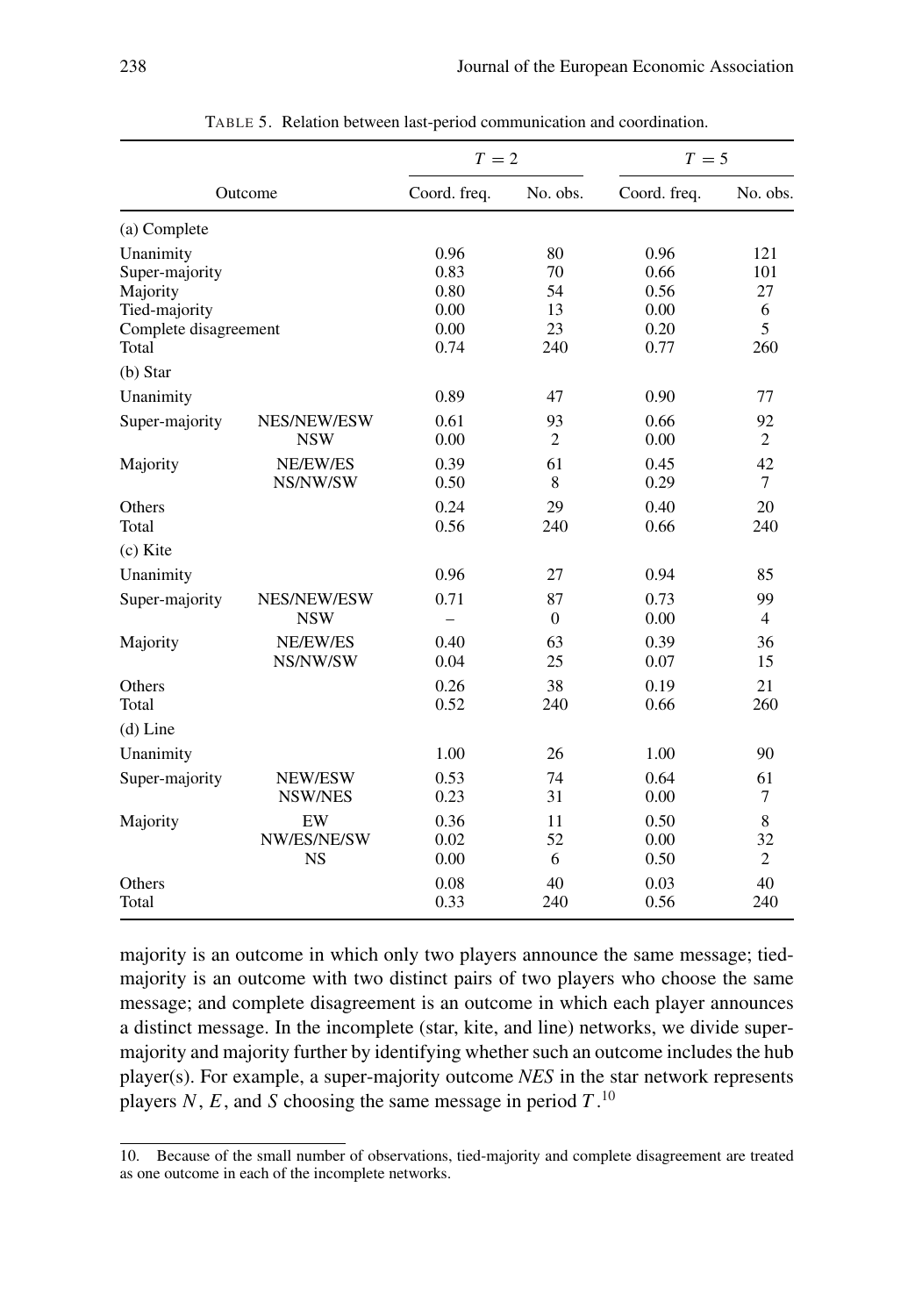|                |   |               |                |        | Coordination |        |           |
|----------------|---|---------------|----------------|--------|--------------|--------|-----------|
| <b>Network</b> | T | 1             | $\overline{2}$ | 3      | 4            | 5      | frequency |
| Complete       | 2 | 0.17          | 0.63           |        |              |        | 0.74      |
|                | 5 | $(-)$<br>0.08 | (0.46)<br>0.32 | 0.50   | 0.67         | 0.85   | 0.77      |
| <b>Star</b>    | 2 | $(-)$<br>0.18 | (0.23)<br>0.58 | (0.19) | (0.17)       | (0.19) | 0.56      |
|                | 5 | $(-)$<br>0.07 | (0.40)<br>0.29 | 0.39   | 0.47         | 0.70   | 0.66      |
| Kite           | 2 | $(-)$<br>0.12 | (0.23)<br>0.48 | (0.10) | (0.08)       | (0.24) | 0.52      |
|                | 5 | $(-)$<br>0.07 | (0.35)<br>0.20 | 0.30   | 0.47         | 0.71   | 0.66      |
| Line           | 2 | $(-)$<br>0.10 | (0.14)<br>0.42 | (0.09) | (0.18)       | (0.24) | 0.33      |
|                | 5 | $(-)$<br>0.04 | (0.32)<br>0.18 | 0.29   | 0.45         | 0.63   | 0.56      |
|                |   | $(-)$         | (0.13)         | (0.12) | (0.16)       | (0.18) |           |

TABLE 6. Frequencies of unanimity and super-majority.

Notes: A number in parentheses is the marginal change from period *t* − 1 to period *t*. For incomplete networks, we consider only super-majority including the hub(s).

There is a strong relation between what happens in the last period of the communication stage and coordination in the underlying game across all treatments; a wider consensus improves the chance of coordination. Unanimity leads to coordination almost with certainty in all treatments. Super-majority is very likely to induce coordination in most of the treatments, one possible exception being the line network with  $T = 2$ . Notice here that almost all super-majority outcomes in period *T* include the hub(s), except in the line network with  $T = 2$ . Although majority also leads to coordination with a large probability in the complete network, especially when  $T = 2$ , this correlation does not exceed a half in all other network treatments.

Another observation from Table 5 is the high frequencies of unanimity and supermajority in the last period of communication. For instance, in the complete network, the subjects reached super-majority or unanimity by period  $T$  in 63% of observations when  $T = 2 (150/240)$  and 85% of observations when  $T = 5 (222/260)$ . This leads us to Table 6, which reports the frequency of unanimity or super-majority occurring in each period  $t < T$ .

There is a clear pattern of convergence towards unanimity or super-majority in all treatments. The chance of one of these two types of communication outcome in the first period is low, ranging from 0.04 (line network with  $T = 5$ ) and 0.18 (star network with  $T = 2$ ), but it increases monotonically over time in all treatments. Moreover, in all treatments, the chance of eventual coordination (the last column) is very close to the chance of successfully reaching such an outcome.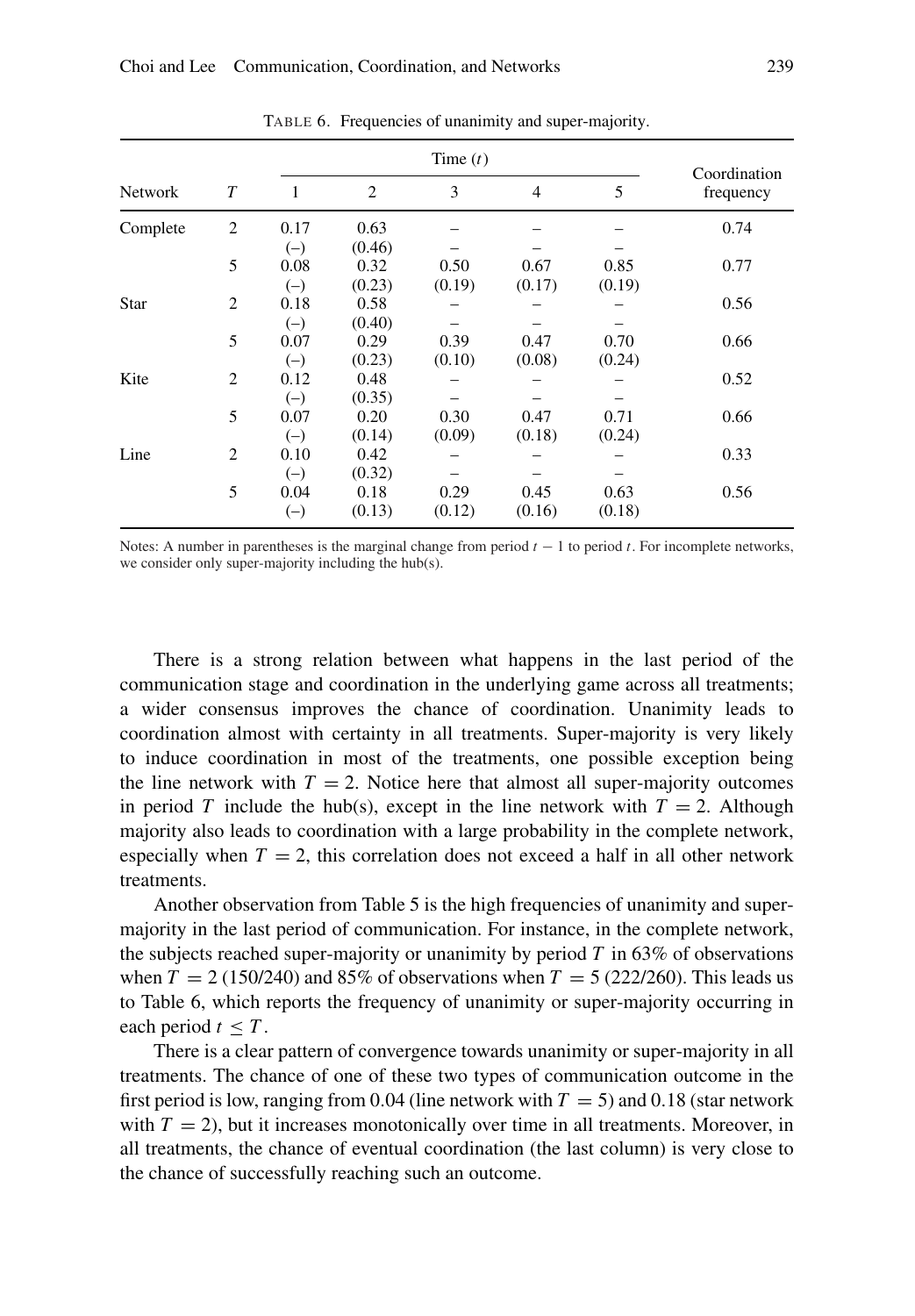We summarize these findings from Tables 5 and 6, as follows.

RESULT 3. *We observe the following patterns in all treatments.*

- 1. *A greater degree of agreement in the last period of communication is associated with a greater likelihood of coordination.*
- 2. *The outcome path in the communication stage converges towards super-majority or unanimity.*
- 3. *The coordination rate is mostly explained by the frequency of convergence to super-majority or unanimity in the communication stage.*

These observations indicate the following. First, the link between the form of agreement and coordination suggests that the experimental subjects give more meaning to the messages than standard theory of cheap talk in which inessential equilibria can be constructed with arbitrary sequences of messages to support any given equilibrium outcome (e.g., Crawford and Sobel 1982). Second, the convergence towards tighter consensus in the communication stage could be interpreted as the players announcing intended actions and bargaining over different equilibria of the underlying game, akin to the equilibrium characterizations of Farrell (1987) and Rabin (1994). However, in our four-player setup, the nature of communication dynamics is not one of "all or nothing", in the sense that agreements are built gradually. Finally, the strong correlation between the frequency of convergence and the eventual coordination rate implies that the role of network structure in determining the efficiency of coordination outcome does depend on how well it facilitates the formation of implicit agreement among the players.

## *4.3. Behavior in the Incomplete Networks*

Evidence in Section 4.1 shows that the distribution of coordinated actions in each of the three incomplete (star, kite, and line) networks turns out to be highly asymmetric in favor of the hub(s), but extra communication reduces such asymmetry. Also, given *T* , the degree of inequity is greater in the star network than in the kite network. We next explore the subjects' behavior in the incomplete networks.<sup>11</sup> In our games with incomplete networks, there exist a number of equilibrium strategies that result in the hub obtaining disproportionately large payoffs. In order to facilitate the data analysis in the presence of multiple equilibria, we focus on identifying the most natural set of behaviors through which the hub captures his informational advantage: the hub insists on a single message/action throughout the entire game, while the other players follow the action of the hub's choice even after expressing different intentions of their own.<sup>12</sup> This approach of isolating a particular behavioral pattern not only helps to

<sup>11.</sup> See Online Appendix III.2 for an analysis of behavior in the complete network.

<sup>12.</sup> It is straightforward to construct sequential equilibria of this kind under each incomplete network. For instance, in the star network, player *E*'s insistence on, say, message *e* is met with the belief by each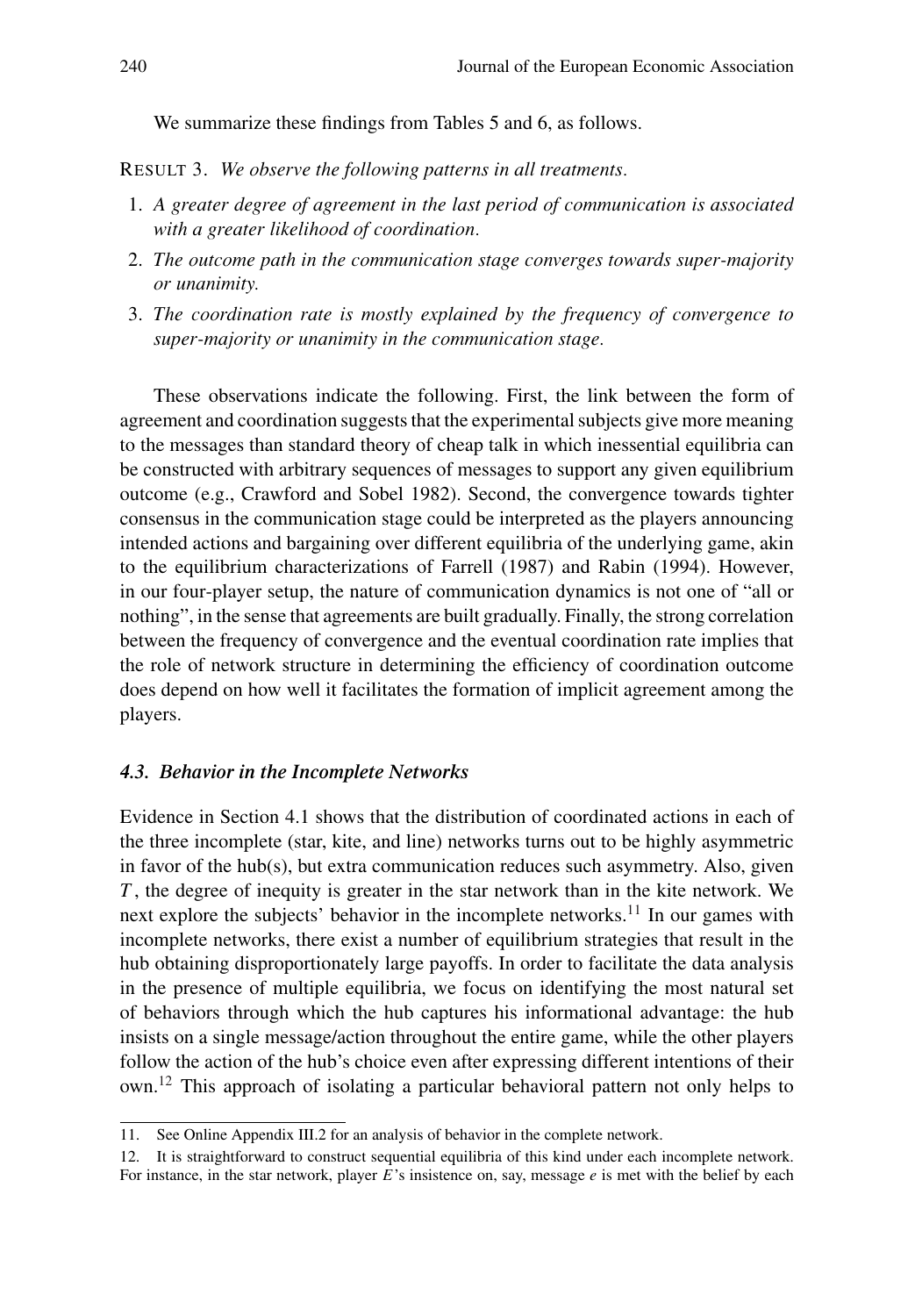| <b>Network</b> | T | Nonswitching | Switching | Nonswitching after initial disagreement |
|----------------|---|--------------|-----------|-----------------------------------------|
| <b>Star</b>    | 2 | 0.90         | 0.10      | 0.81                                    |
|                |   | (0.74)       | (0.78)    | (94)                                    |
|                | 5 | 0.79         | 0.21      | 0.78                                    |
|                |   | (0.68)       | (0.50)    | (117)                                   |
| Kite           | 2 | 0.82         | 0.18      | 0.63                                    |
|                |   | (0.80)       | (0.83)    | (106)                                   |
|                | 5 | 0.47         | 0.53      | 0.38                                    |
|                |   | (0.71)       | (0.74)    | (157)                                   |
| Line           | 2 | 0.71         | 0.29      | 0.57                                    |
|                |   | (0.74)       | (0.82)    | (302)                                   |
|                | 5 | 0.48         | 0.52      | 0.37                                    |
|                |   | (0.66)       | (0.60)    | (329)                                   |

TABLE 7. Behavior of the hub, and frequencies of nonswitching by the hub after initial disagreement.

organize a vast amount of data in our dynamic games where we need to consider history-dependent behaviors but turns out to explain many differences in outcomes across treatments.

*Hub.* Of particular interest is how often the hub insists on a single message/action throughout the entire game, which we refer to as nonswitching behavior; any other observed behavior is referred to as switching behavior. Table 7 presents the frequencies of nonswitching and switching behaviors in the incomplete networks, together with the frequency of the hub initially choosing his own favorite message conditional on each category (in parentheses).

The last column of Table 7 shows how reluctant the hub is to switch from his initial message when he finds himself in conflict with every other player in  $t = 1$ , together with the number of observations (in parentheses).

This table reports a marked difference in the hub's behavior across the three incomplete networks. First, the hub in the star network exhibits a strong tendency to insist his initial message throughout the game (even after complete disagreement) both when  $T = 2$  and when  $T = 5$ . None the less, such tendency is less pronounced when  $T = 5(0.79)$  compared to when  $T = 2(0.90)$ . Second, the frequencies of nonswitching by each hub in the kite and line networks are lower compared to the star network; more importantly, these frequencies fall significantly as we increase *T* (from 0.82 to 0.47 in kite and from 0.71 to 0.48 in line).

Next, Table 8 presents the distribution of coordinated actions in the underlying game, conditional on the hub's behavior.

Note here that, in both time treatments for the star network, coordination occurs mostly when the hub does not switch from his initial message:  $0.96 (= 128/134)$ when  $T = 2$  and 0.84 (= 133/159) when  $T = 5$ . A similar pattern is established

periphery that the others have also chosen the same message and will play action *e* in the underlying game, while observation of any other message by *E* triggers the (off-the-equilibrium) belief that someone has deviated, leading to coordination failure.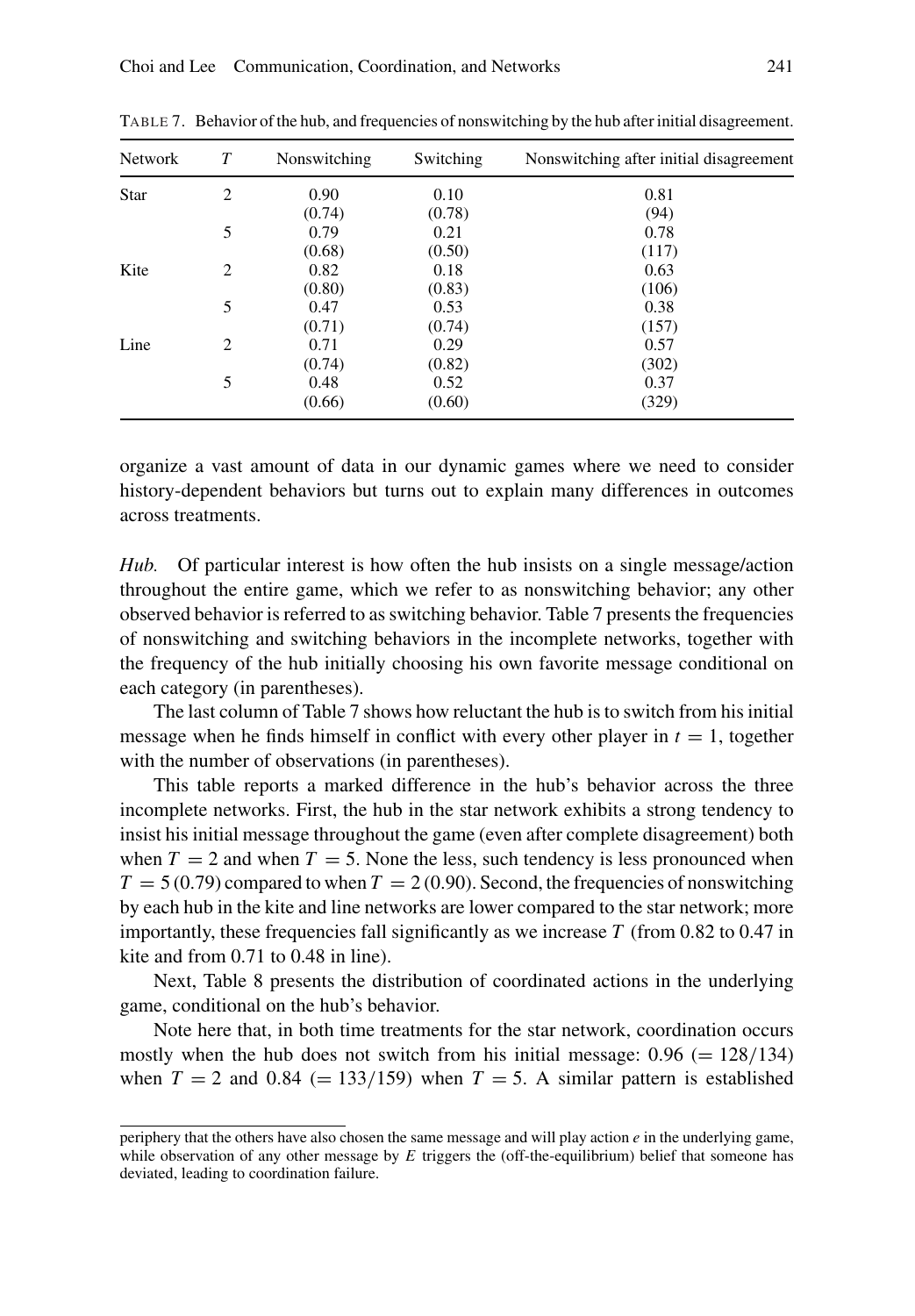| <b>Network</b> | T              | Switching      | $\boldsymbol{N}$ | E        | $\boldsymbol{S}$ | W  | Total |
|----------------|----------------|----------------|------------------|----------|------------------|----|-------|
| Star           | $\overline{c}$ | No             | 15               | 87       | 12               | 14 | 128   |
|                |                | Yes            | $\overline{c}$   |          | $\Omega$         | 3  | 6     |
|                | 5              | N <sub>o</sub> | 20               | 76       | 19               | 18 | 133   |
|                |                | Yes            | 4                | 9        | 4                | 9  | 26    |
| Kite           | 2              | No             | 12               | 74       | 9                |    | 100   |
|                |                | Yes            | 10               | $\Omega$ |                  |    | 24    |
|                | 5              | No             | 5                | 47       | 8                | 11 | 71    |
|                |                | Yes            | 27               | 10       | 29               | 34 | 100   |
| Line           | 2              | No             | 5                | 29       | 4                | 19 | 57    |
|                |                | Yes            | 2                | $\Omega$ | $\overline{2}$   | 19 | 23    |
|                | 5              | No             | 8                | 29       | 8                | 12 | 57    |
|                |                | Yes            | 20               | 14       | 16               | 18 | 78    |

TABLE 8. Frequencies of coordinated actions conditional on nonswitching/switching.

in the kite and line networks with  $T = 2$ : 0.81 (= 100/124) and 0.71 (= 57/80), respectively. However, in the kite and line networks with  $T = 5$ , coordination is more likely to occur when the hub switches from his initial message:  $0.58 (= 100/171)$ and  $0.58$  ( $=78/135$ ), respectively. Also, when coordination results from switching in these networks, the distribution of coordinated actions is not concentrated on the hubs' favorite actions. In particular, in the kite network with  $T = 5$ , coordination is more likely to occur on actions other than the hub's favorite action *e*.

These findings are summarized as follows.

#### RESULT 4

- 1. *In the star network, the hub displays a strong tendency of nonswitching behavior both when T* = 2 *and when T* = 5*, although the frequency of switching behavior increases with T . Coordination occurs mostly under nonswitching.*
- 2. *In the kite and line networks, the hub displays a strong tendency of nonswitching behavior when T* = 2 *but the frequency of switching behavior is greater than that of nonswitching when*  $T = 5$ *. When coordination results from switching, the distribution of coordinated actions is not concentrated on the hubs' favorite actions.*

The increased equity of coordinated outcomes in the incomplete networks under long communication therefore appears to result from the greater frequency of switching behavior from the hub(s). However, this behavioral shift as we move from  $T = 2$  to  $T = 5$  is substantially stronger in the kite and line networks than in the star network.<sup>13</sup>

<sup>13.</sup> Overall, individual-level behaviors across treatments appear consistent with the aggregate-level results. Table 5A in Online Appendix III.3 summarizes the individual-level frequencies of nonswitching behavior and choosing his own favorite message conditional on nonswitching behavior by the hub(s).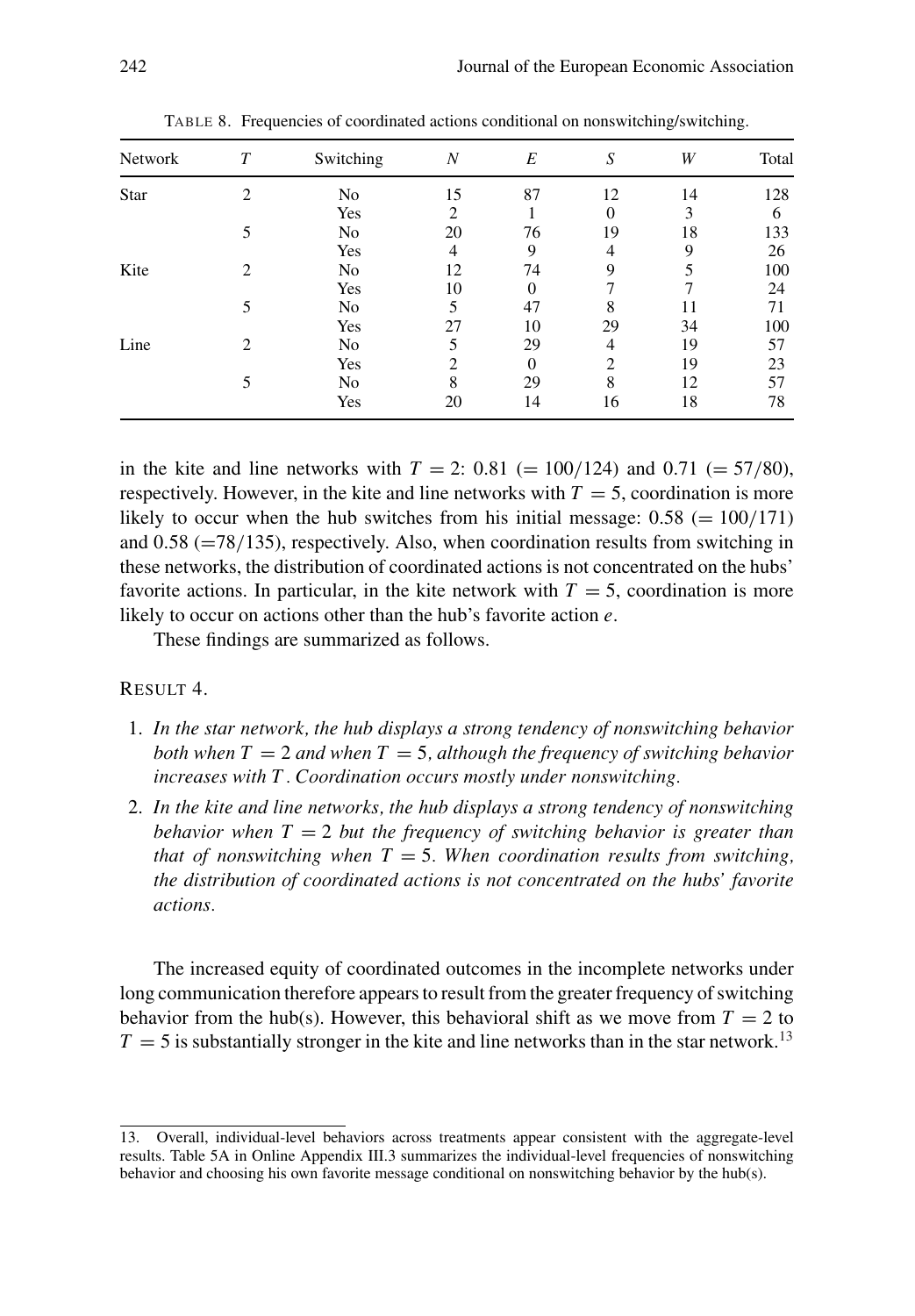|                            |             |    |                |                                                 | Time $(t)$                          |                                     |           |
|----------------------------|-------------|----|----------------|-------------------------------------------------|-------------------------------------|-------------------------------------|-----------|
| Message in $t-1$ Network T |             |    | $\overline{2}$ | 3                                               | $\overline{4}$                      | 5                                   | 6         |
|                            | Star        | 2  | 0.42(528)      | 0.66(318)                                       |                                     |                                     |           |
|                            |             | 5. |                | $0.25(581)$ $0.14(475)$ $0.16(422)$ $0.38(378)$ |                                     |                                     | 0.67(251) |
| $m_I^{t-1} \neq m_H^{t-1}$ | Kite        | 2  | 0.16(173)      | 0.59(149)                                       |                                     |                                     |           |
|                            |             | 5. | 0.13(210)      | 0.11(192)                                       |                                     | $0.14(177)$ $0.41(145)$             | 0.68(104) |
|                            | Line        | 2  | 0.27(370)      | 0.50(238)                                       |                                     |                                     |           |
|                            |             | 5. | 0.22(421)      | 0.23(342)                                       |                                     | $0.33(281)$ $0.50(201)$ $0.66(138)$ |           |
|                            | <b>Star</b> | 2  | 0.97(192)      | 0.98(402)                                       |                                     |                                     |           |
|                            |             | 5. | 0.97(139)      |                                                 | $0.96(245)$ $0.99(298)$ $0.99(342)$ |                                     | 0.99(469) |
| $m_I^{t-1} = m_H^{t-1}$    | Kite        | 2  | 0.99(67)       | 1.00(91)                                        |                                     |                                     |           |
|                            |             | 5  | 0.84(50)       | 0.93(68)                                        | 0.98(83)                            | 0.96(115)                           | 0.96(156) |
|                            | Line        | 2  | 0.99(110)      | 0.99(242)                                       |                                     |                                     |           |
|                            |             | 5  | 0.95(59)       | 0.96(138)                                       | 1.00(199)                           | 1.00(279)                           | 1.00(342) |

TABLE 9. Behavior of the periphery:  $m_I^t = m_H^{t-1}$ .

Notes: A number in parentheses is the number of observations. *I* is a periphery: *N*/*S*/*W* in star, *W* in kite, and *N*/*S* in line. *H* is the hub that *I* is linked to: *E* in star and kite, and *E*/*W* in line. The message or action of periphery *I* (hub *H*) in period *t* is denoted by  $m_I^t(m_H^t)$ . The action stage is referred to as  $t = T + 1$ ,  $T = 2$ , 5.

*Other Nodes.* Given the different behavioral tendencies of the hub across treatments, it is important to understand how players in other nodes behave. In particular, we want to investigate why the hub's advantage is lower in the kite network than in the star network for each *T* . Because the only structural difference between the two networks is the additional link between players *N* and *S* in the kite network, the behavior of these players should hold key to answering this question. However, before addressing the behavior of these two players, we first consider how peripheries behave in the incomplete networks.

Table 9 presents the behavior of peripheries in the star, kite, and line networks. Because information about past play of the game flows to a periphery only through the hub that he is linked to, it is natural to examine a periphery's willingness to conform to the hub (i.e., choosing the hub's previous message). For this purpose, we divide the relevant histories of observations at the beginning of each period  $t < T + 1$  (including the action stage) into whether or not a periphery's message in the previous period coincided with the message chosen by the hub.

The following patterns are observed in all treatments. Not surprisingly, at a history in which the periphery and hub chose a common message in the previous period (the bottom panel of Table 9), the periphery continues to choose the same message almost surely. At other histories with disagreements, the periphery's tendency to copy the hub's previous message increases significantly towards the end of the entire game. Also, for a given network, this probability is higher at the end of the game when  $T = 5$ than when  $T = 2^{14}$ 

<sup>14.</sup> Table 6A in Online Appendix III.3 provides an individual-level analysis of peripheries' conformity at histories with disagreements.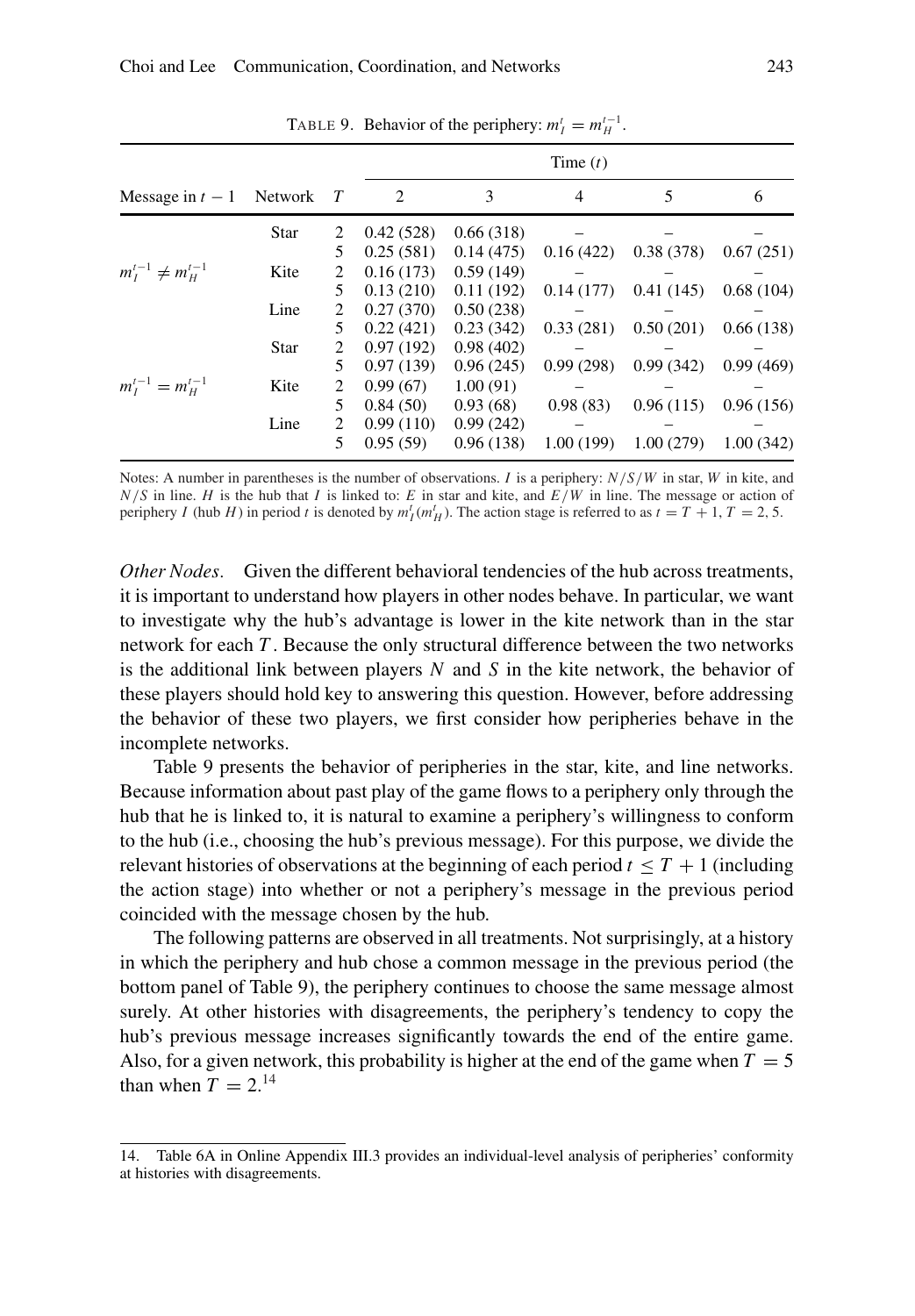| $(I \neq J = N$ or S)                                                            |                                            |  | Time $(t)$                                                                          |   |                |                                                        |   |  |
|----------------------------------------------------------------------------------|--------------------------------------------|--|-------------------------------------------------------------------------------------|---|----------------|--------------------------------------------------------|---|--|
| Message in $(t - 1)$ Behavior in t T                                             |                                            |  | $\overline{\phantom{a}}$ 2                                                          | 3 | $\overline{4}$ | 5                                                      | 6 |  |
| $m_I^{t-1} = m_I^{t-1} \neq m_F^{t-1}$ $m_I^t = m_I^{t-1}$ 2 0.95 (60) 0.56 (50) |                                            |  |                                                                                     |   |                |                                                        |   |  |
|                                                                                  |                                            |  | $5$ 0.93 (76) 0.94 (78) 0.97 (74) 0.89 (80) 0.77 (44)                               |   |                |                                                        |   |  |
|                                                                                  | $m_I^t = m_F^{t-1}$ 2 0.05 (60) 0.44 (50)  |  |                                                                                     |   |                |                                                        |   |  |
|                                                                                  |                                            |  | $5$ 0.03 (76) 0.04 (78) 0.00 (74) 0.11 (80) 0.23 (44)                               |   |                |                                                        |   |  |
| $m_I^{t-1} \neq m_I^{t-1} \neq m_F^{t-1}$ $m_I^t = m_I^{t-1}$                    |                                            |  | $2\quad 0.67(236) \quad 0.40(98)$                                                   |   |                |                                                        |   |  |
|                                                                                  |                                            |  | $5$ 0.89 (300) 0.83 (276) 0.76 (202) 0.60 (118) 0.45 (44)                           |   |                |                                                        |   |  |
|                                                                                  | $m_I^t = m_F^{t-1}$ 2 0.24 (236) 0.57 (98) |  |                                                                                     |   |                |                                                        |   |  |
|                                                                                  |                                            |  | $5$ 0.04 (300) 0.09 (276) 0.10 (202) 0.30 (118) 0.50 (44)                           |   |                |                                                        |   |  |
| $m_I^{t-1} \neq m_I^{t-1} = m_F^{t-1}$ $m_I^t = m_I^{t-1}$                       |                                            |  | $2\quad 0.35(79) \quad 0.21(85)$                                                    |   |                |                                                        |   |  |
|                                                                                  |                                            |  | $5\quad 0.62\ (61)\quad 0.77\ (43)\quad 0.62\ (61)\quad 0.55\ (60)\quad 0.20\ (74)$ |   |                |                                                        |   |  |
|                                                                                  | $m_I^t = m_F^{t-1}$ 2 0.62 (79) 0.79 (85)  |  |                                                                                     |   |                |                                                        |   |  |
|                                                                                  |                                            |  |                                                                                     |   |                | $0.34(61)$ $0.21(43)$ $0.36(61)$ $0.43(60)$ $0.77(74)$ |   |  |

TABLE 10. Behavior of players *N* and *S* in the kite network.

Notes: Player *I*'s message or action in *t* is denoted by  $m_I^t$ . A number in parentheses is the number of observations.

Let us now compare these observations with the behavior of *N* and *S* in the kite network. We examine the histories at which either of the two players is in disagreement with the hub, *E*. Because *N* and *S* can observe each other's past messages, the relevant histories at the beginning of  $t < T + 1$  are partitioned into the following three sets about the three players' messages in  $t - 1$ : (i) *N* and *S* played the same message different from *E*'s message; (ii) all three players played distinct messages; (iii) either *N* or *S* played the same message as *E*. Table 10 presents the behavior of players *N* and *S* in the kite network at these histories.

The difference in behavior between these two players and a periphery is most clearly seen by the decisions made by *N* and *S* contingent on the first type of histories. Here, in both time treatments, the two players are much more likely to stick with their own previous message than to conform with the hub. In this case, the probability that either *N* or *S* switches to the hub's message when playing the underlying game is just 0.44 when  $T = 2$  and 0.23 when  $T = 5$ . Even when all three players played differently, the probability of conformity is lower when  $T = 5$  (equal to 0.50), compared to the corresponding tendency exhibited by the periphery, *W*, in the same treatment (equal to 0.68), as seen in Table 9. However, when one of *N* and *S* has agreed with *E* in the previous period, the other player is likely to conform to  $E(0.79)$  when  $T = 2$  and 0.77 when  $T = 5$ ). Together with the high tendency of conformity by the peripheries in the star and kite networks (Table 9), these observations (Table 10) lead to the following result.

RESULT 5. *Both when*  $T = 2$  *and when*  $T = 5$ *, players N and S in the kite network are less likely to conform to the hub than the peripheries in the incomplete networks.*

We have already seen that, when  $T = 2$ , the hub in both star and kite networks exhibits nonswitching behavior (Result 4) and also such behavior is frequently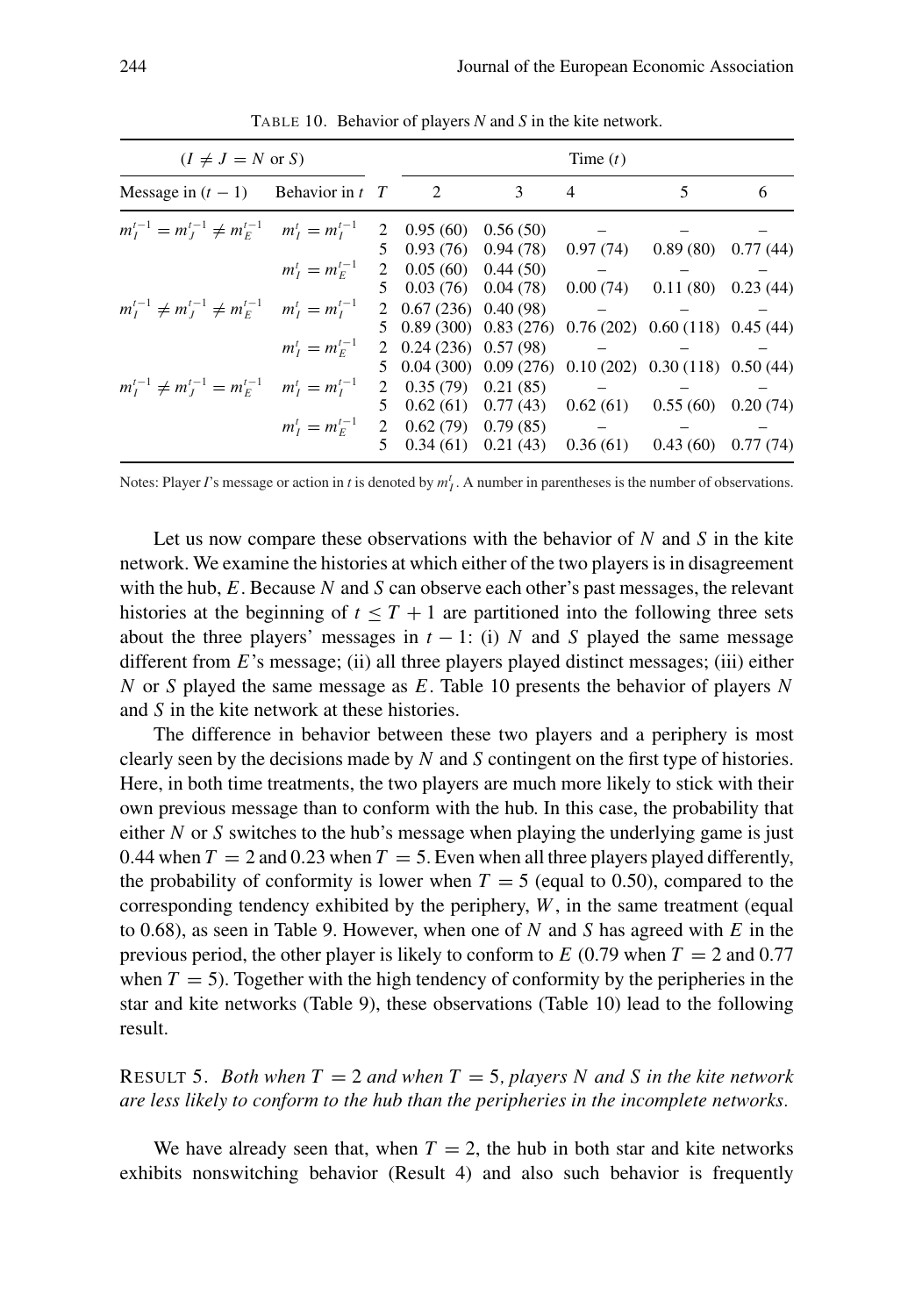accompanied by the hub's own favorite message/action (Table 7). Thus, Result 5 gives an explanation for why under this time treatment, the distribution of coordinated outcomes is less asymmetric in the kite network than in the star network. Furthermore, Result 5 suggests that the less conforming behavior of *N* and *S* is what induces the hub in the kite network to switch his messages much more frequently when  $T = 5$ , which in turn reduces the hub's payoff advantage.

# **5. Conclusion**

We have explored the role of network structure and length of pre-play communication in a symmetric four-player coordination game with conflicting preferences. Our main conclusions are that, in contrast to the multiple equilibrium predictions of standard theory, behavior and outcome depend more predictably on the network structure of preplay communication. Moreover, network structure has important implications for both issues of efficiency and equity of coordination. In particular, we have identified how certain network structures break the symmetry of players in the underlying game in such a way that confers strategic edge, and hence higher payoffs, to some individuals. None the less, the extent of such strategic advantage depends on the length of communication. When communication lasts longer, this advantage becomes weaker, which in turn makes coordination outcomes more equitable. Furthermore, our analysis demonstrates that such a positive time effect on equity is driven by greater information flows across individuals facilitated by the hub's switching behavior. In all treatments, coordination is mostly explained by convergence in communication, thereby suggesting that the players indeed announce their intended actions and negotiate over which outcome to coordinate on through the communication stage.

Our experimental findings suggest an important open question: does network structure matter when the players can engage in a very long cheap talk?<sup>15</sup> Our experiments do show that the differences in the coordination rate and the distribution of coordinated actions become smaller across networks as the length of cheap talk is increased. However, we also observe that this effect is induced by particular behaviors. Although a fuller study to uncover the long-run implications of network structure lies beyond the scope of this paper, our findings suggest that such a study may need to address the precise channels of convergence in outcomes.

Although our study does not directly address the issue of optimal network/organization design, it uncovers potential variations in the performance of different networks when conflicting objectives are present. In our experiments, the complete network achieves the highest rate of coordination as well as the most symmetric distribution of outcomes. However, if we take into account the possible cost of each link and/or message, the issue of optimal communication network in

<sup>15.</sup> See Aumann and Hart (2003) for an analysis of games with infinite cheap talk.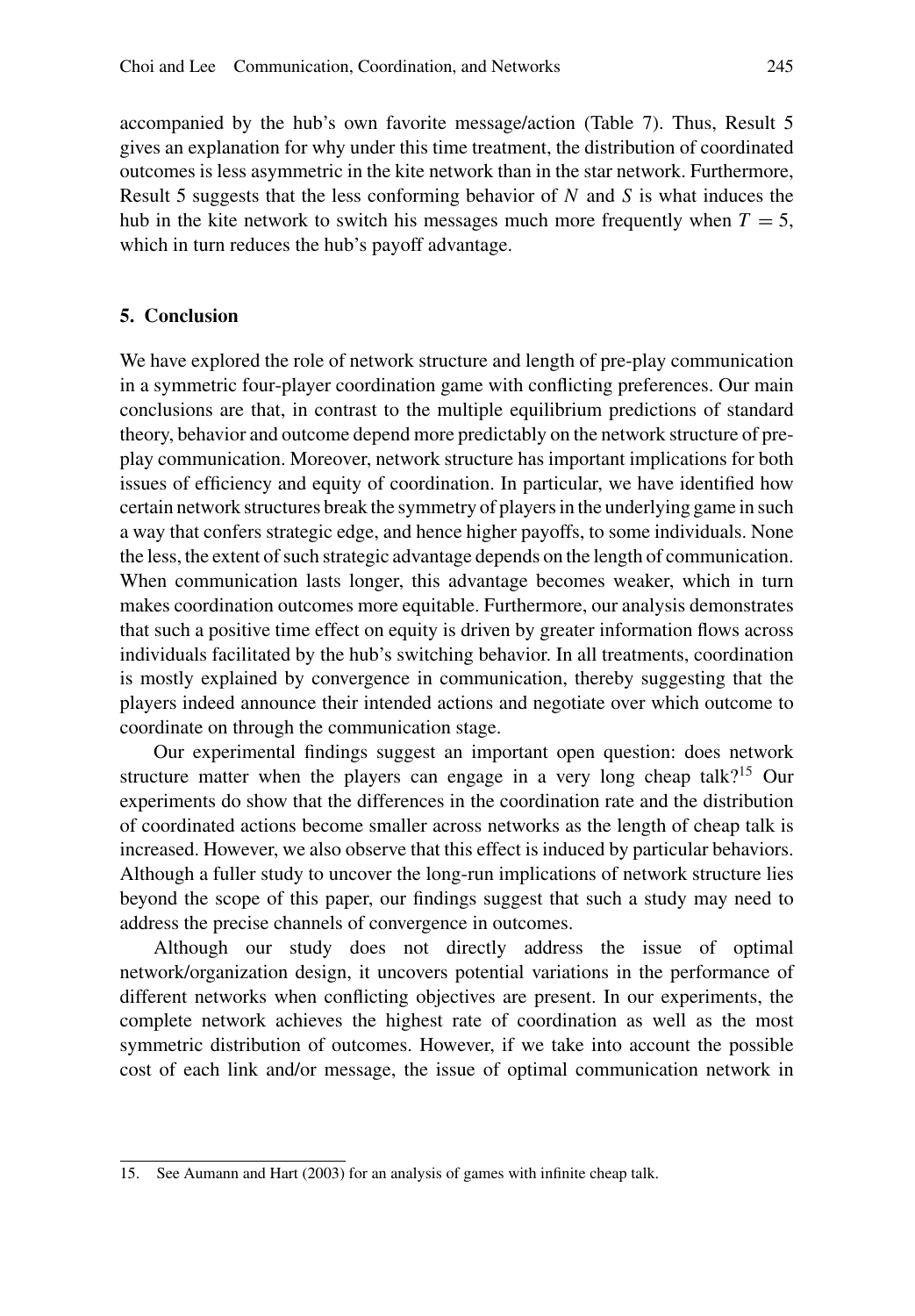our setup remains open.<sup>16</sup> For instance, the star network involves less communication and also appears to be effective in promoting common actions but at the expense of equitable payoffs. What do these observations imply for the merits of organizations and teams that have a leader endowed with superior access to information, relative to other more horizontal information-sharing arrangements? In order to address these questions, we would need a more detailed specification of how inequity aversion translates to inefficiencies elsewhere. Our analysis offers a framework that can be enriched to take on these interesting issues for future research.

#### **References**

- Agell, Jonas and Per Lundborg (1999). "Theories of Pay and Unemployment: Survey Evidence from Swedish Manufacturing Firms." *Scandinavian Journal of Economics*, 97, 295–308.
- Allen, Franklin and Douglas Gale (2000). "Financial Contagion." *Journal of Political Economy*, 108, 1–33.
- Alonso, Ricardo, Wouter Dessein, and Niko Matouschek (2008). "When Does Coordination Require Centralization?" *American Economic Review*, 98 (1), 145–179.
- Angeletos, George-Marios and Jennifer La'O (2013). "Sentiments." *Econometrica*, 81, 739–779.
- Aumann, Robert J. and Sergiu Hart (2003). "Long Cheap Talk." *Econometrica*, 71, 1619–1660.
- Bewley, Truman F. (1999). *Why Rewards Don't Fall during a Recession*. Harvard University Press.
- Blinder, Alan S. and Don H. Choi (1990). "A Shred of Evidence on Theories of Reward Stickiness." *Quarterly Journal of Economics*, 105, 1003–1015.
- Blume, Andreas and Andreas Ortmann (2007). "The Effects of Costless Pre-play Communication: Experimental Evidence from Games with Pareto-ranked Equilibria." *Journal of Economic Theory*, 132, 274–290.
- Burton, Anthony, Graham Loomes, and Martin Sefton (2005). "Communication and Efficiency in Coordination Game Experiments." In *Experimental and Behavioral Economics, Advances in Applied Microeconomics*, Vol. 13, edited by John Morgan. JAI Press, pp. 63–85.
- Calvó-Armengol, Antoni and Joan de Martí (2007). "Communication Networks: Knowledge and Decision." *American Economic Review, Papers and Proceedings*, 97 (2), 86–91.
- Calvó-Armengol, Antoni and Joan de Martí (2009). "Information Gathering in Organizations: Equilibrium, Welfare and Optimal Network Structure." *Journal of the European Economic Association*, 7, 116–161.
- Camerer, Colin (2003). *Behavioral Game Theory: Experiments in Strategic Interactions*. Princeton University Press.
- Campbell, Carl M. and Kunal Kamlani (1997). "The Reasons for Reward Rigidity: Evidence from a Survey of Firms." *Quarterly Journal of Economics*, 112, 759–789.
- Chandler, Alfred D. (1962). *Strategy and Structure: Chapters in the History of the American Industrial Enterprise*. MIT Press.
- Chwe, M. Suk-Young (2000). "Communication and Coordination in Social Networks." *Review of Economic Studies*, 67, 1–16.
- Clark, Andrew E. and Andrew J. Oswald (1996). "Satisfaction and Comparison Income." *Journal of Public Economics*, 61, 359–381.
- Cooper, Russell, Douglas V. DeJong, Robert Forsythe, and Thomas W. Ross (1989). "Communication in the Battle of the Sexes Game: Some Experimental Results." *RAND Journal of Economics*, 20, 568–587.

<sup>16.</sup> Early studies of organizations with explicit communication constraints include Marschak and Radner (1972).